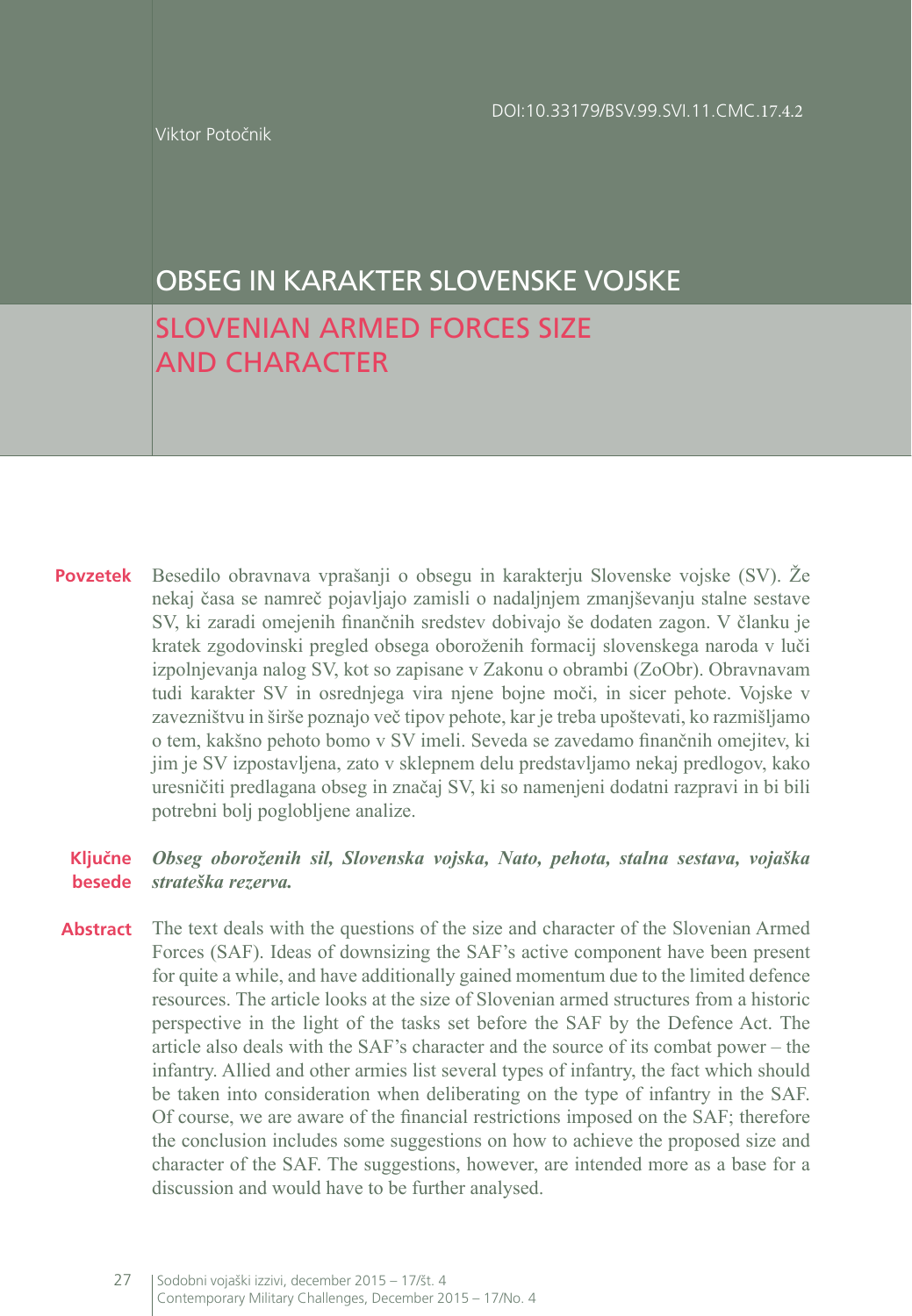#### *Size of armed forces, Slovenian Armed Forces, NATO, infantry, active component, military strategic reserve.* **Key words**

At the top of its power, the wartime strength of the Territorial Defence of the Republic of Slovenia (TD) comprised over 80,000 members. Such a number was never actually mobilised, but its capabilities still enabled this strength. After the War for Independence and later, when the conflicts on the territory of the former Yugoslavia ended, the size of the TD and later the Slovenian Armed Forces gradually changed. It ranged from a wartime strength of 54,000 members in 1994 through the maximum of 73,000 in 2001; 39,000 in 2002 and 2003, and 16,000 in 2004 (Grizold, 2005, pp. 125, 127) and the currently authorised 10,000. The SAF and the TD have throughout the process preserved the character of a light infantry force with a smaller manoeuvre structure and larger territorial structure<sup>1</sup>. For quite some time, there have been more or less formal ideas that the size and structure of the SAF should be reduced even further. In this respect, a number around 5,000 servicemembers is most often mentioned. Simultaneously, informal discussions have taken place both in the SAF and in the interested public concerning the nature of the SAF's character. **Introduction**

> The size and character of the SAF are determined on the basis of missions entrusted to the SAF, the threats posed to the Republic of Slovenia, and its NATO membership. However, we must also consider the historical experience of the size and character of the armed forces of the Slovenian nation since the beginning of the  $19<sup>th</sup>$  century on. The SAF is and will remain largely a land force with infantry as its core branch and the centre of its combat power. Other branches and services provide infantry support or combat service support to a limited extent and can also function as independent units. Within the infantry as the SAF's central branch and source of its combat and non-combat power, a question arises what kind of infantry we actually need, since not every type of infantry is suitable for the missions and resources of the SAF.

### **1 MISSIONS OF THE SLOVENIAN ARMED FORCES AND NATO**

Missions of the SAF as stated in the Defence Act (Article 37):

- Implement military education and training in armed combat and other forms of military defence.
- Ensure the necessary and required readiness.
- Organize military defence in the event of attack on the state.
- Participate in protection and rescue activities in the event of natural and other disasters in line with its organization and equipment.

*<sup>1</sup> In the 1990s, forces were divided into manoeuvre and territorial forces. In 2001, this division changed to include reaction forces, main striking forces and augmentation forces in order to finally become unified with the Alliance in 2004. Currently, the SAF forces are divided according to their role in the combat system and include combat forces, combat support forces, combat service support forces and command support forces, depending on their ability to deploy (deployable and non-deployable forces) and their level of readiness (high-readiness forces, low-readiness forces and long-term build-up forces) (Grizold, 2005, pp. 134, 135, 136).*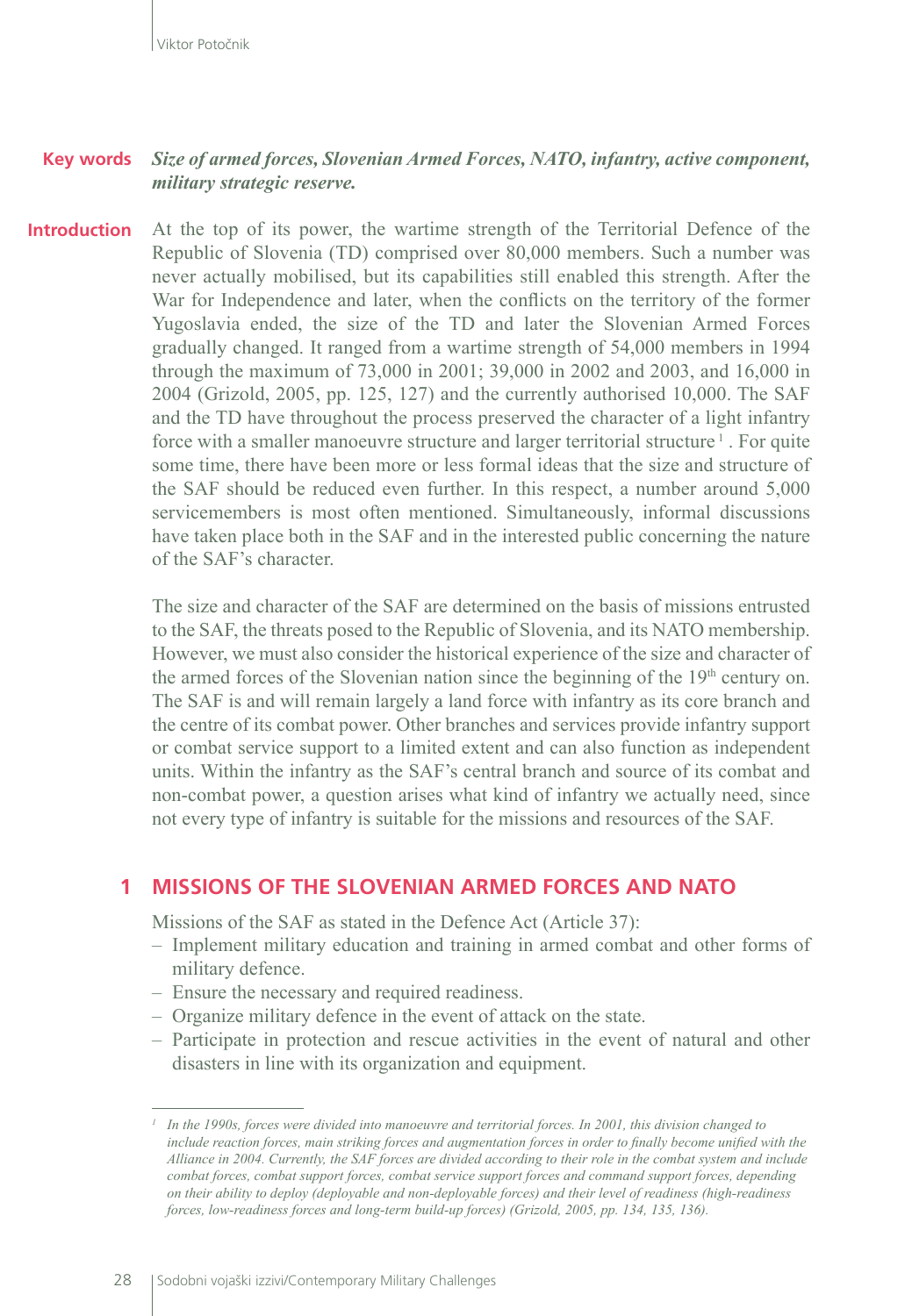– Execute obligations assumed by the state in international organizations and through treaties.

The missions stated in the Defence Act are clear. The SAF must provide military defence in the event of an attack, participate in protection and rescue activities in the event of major emergencies and meet international obligations, which the armed forces can meet. It must therefore conduct training and provide adequate readiness. The mission of the SAF, however, is defined differently in various strategic documents.

The Resolution on General Long-Term Development and Equipping Programme of the Slovenian Armed Forces up to 2025 (ReSDPRO SV 2025) defines that the mission of the SAF is "to contribute to the implementation of interests and national security objectives of the Republic of Slovenia through military capabilities" (National Assembly of the RS, p. 10). As for the missions of the SAF, the ReSDPRO SV 2025 summarizes the missions set in the Defence Act.

The Defence Strategy of the Republic of Slovenia stipulates that the mission of the SAF is "to ensure military power of the Republic of Slovenia through military capabilities, which represents the most powerful and the outmost instrument of the state for promoting and implementing its national interests, and national security objectives" (Government of the RS, 2012, p. 9).

The 2006 Military Doctrine states that "the mission of the SAF is to deter military aggression against the Republic of Slovenia in cooperation with the Alliance and to contribute to international peace and stability within and outside the borders of the Alliance. In the event of military aggression, the SAF carries out, independently or in cooperation with its allies, the military defence of the Republic of Slovenia with the objective to resist and deter the enemy and to re-establish the national sovereignty on the entire territory of Slovenia." (Furlan, 2006, p. 24).

Based on the above, we can see that the mission of the SAF is not defined uniformly by all the strategic documents, which may have negative consequences. The mission as defined by the ReSDPRO SV 2025 and Defence Strategy refers to what is called the grand strategy<sup>2</sup> of the state and discusses its role in relation to national security interests and objectives. The mission, summarized from the Military Doctrine, however, provides a more concrete definition of the SAF's modus operandi as it follows the defined objectives, and as such provides a better framework for the discussion about the size and character of the SAF.

On the basis of the strategic documents it can therefore be concluded that the defence strategy of the Republic of Slovenia is deterrent and that, in order to ensure its own security, it mainly relies on the Alliance. Doing this, it may quickly find itself trapped by the excessive devolution of the responsibility for its own safety on other members

*<sup>2</sup> The term is used by Barry Posen in his book and refers to national security strategies of different countries.*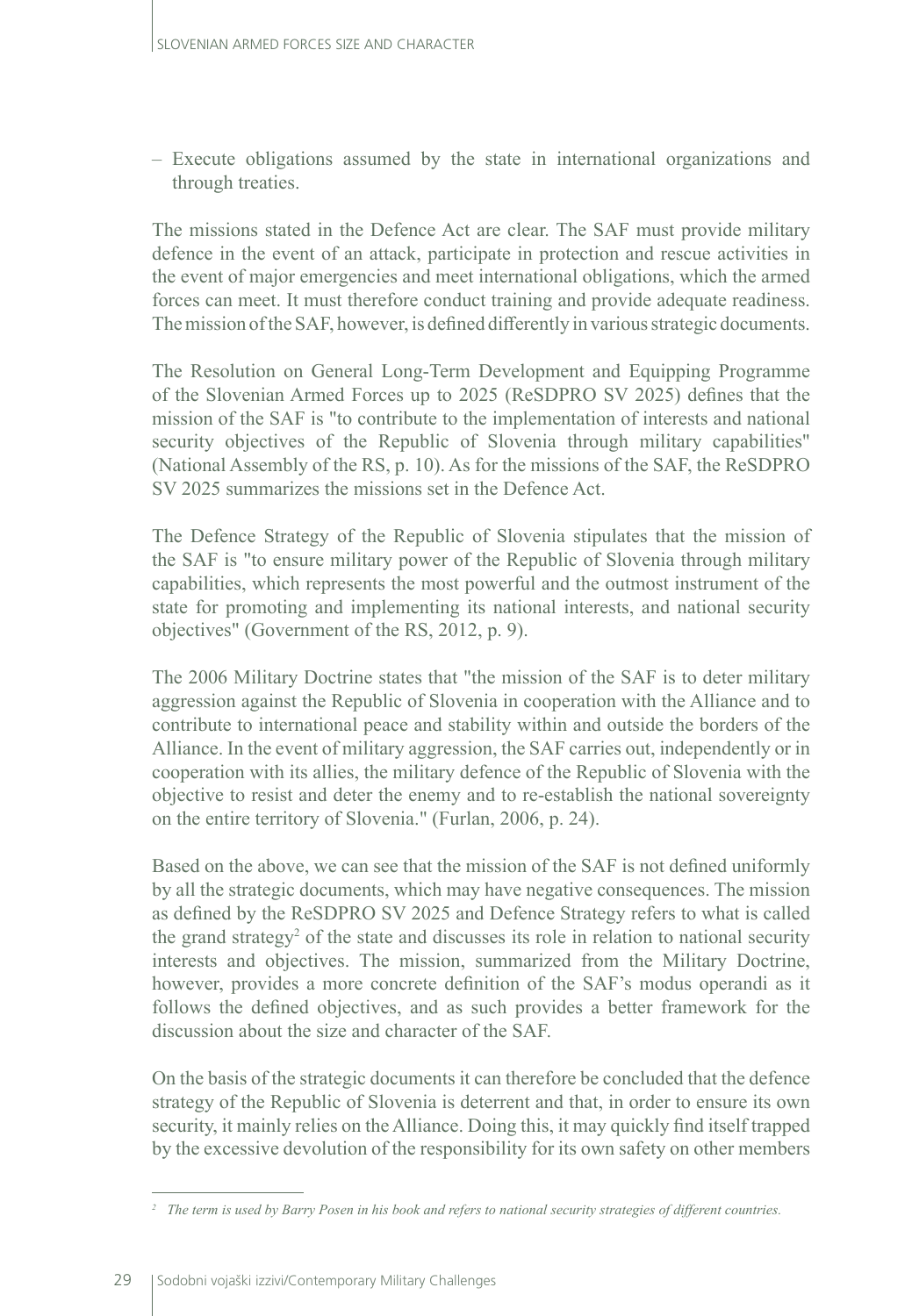of the Alliance. It should therefore be clearly understood what and how much security the Alliance provides. In this respect, it is crucial to know and understand articles 3 and 5 of the North Atlantic Treaty.

Article 5 of the Treaty reads: "*The Parties agree that an armed attack against one or more of them in Europe or North America shall be considered an attack against them all and consequently they agree that, if such an armed attack occurs, each of them, in exercise of the right of individual or collective self-defence recognized by Article 51 of the Charter of the United Nations, will assist the Party or Parties so attacked by taking forthwith, individually and in concert with the other Parties, such action as it deems necessary including the use of armed force, to restore and maintain the security of the North Atlantic area.* "3 Article 5 does talk about the fact that an attack against one member of the Alliance is an attack against them all, but at the same time, it allows each country to respond to this attack in its own way. Armed force is just one of the ways in which they can respond, which means that an attack against the Republic of Slovenia would not necessarily imply assistance of the Alliance such as one would expect. The Alliance does not have its own armed forces, but it includes forces that are contributed to joint commands by individual states. The Alliance makes us safer only in conjunction with the global threats that threaten both Slovenia as well as the majority of other allies, or at least the most powerful ones. In the event of a local threat, however, the reliance on the Alliance is tenuous.

Article 3 of the North Atlantic Treaty reads: "*In order more effectively to achieve the objectives of this Treaty, the Parties, separately and jointly, by means of continuous and effective self-help and mutual aid, will maintain and develop their individual and collective capacity to resist armed attack*." <sup>4</sup>

Article 3 of the Treaty clearly imposes the requirement that each member state develop its own capabilities for defence against an armed attack. Therefore, we cannot agree with Grizold, who states that "the division of military capabilities into those for the needs of national defence and those that are available to NATO almost no longer exists." (Grizold, 2005, p. 187). Member states, including the Republic of Slovenia, must develop their own ability to defend themselves against an attack.<sup>5</sup> If a member state does not meet the requirements of this Article, it cannot expect that other member states would fill in the shortcomings in its defence capabilities.

The Alliance has its price, and no member should allow itself to ignore its own defence capabilities and in doing so rely that the security will be provided by

*<sup>3</sup> (http://www.nato.int/ cps/en/natolive/official\_texts\_17120.htm)*

*<sup>4</sup> (http://www.nato.int/cps/en/natolive/ official\_texts\_17120.htm)* 

*<sup>5</sup> At the recent wave of terrorist threats, the attack on French satirical newspaper, France and Belgium sent their soldiers to the streets to ensure safety independently of the Alliance. These capabilities can be the same capabilities that are available to the Alliance, but the fact is that the national-security needs are separate from the Alliance, as demonstrated in Afghanistan, where, despite the activation of Article 5, it took almost two years before the rest of the Alliance was actively involved in the conflict.*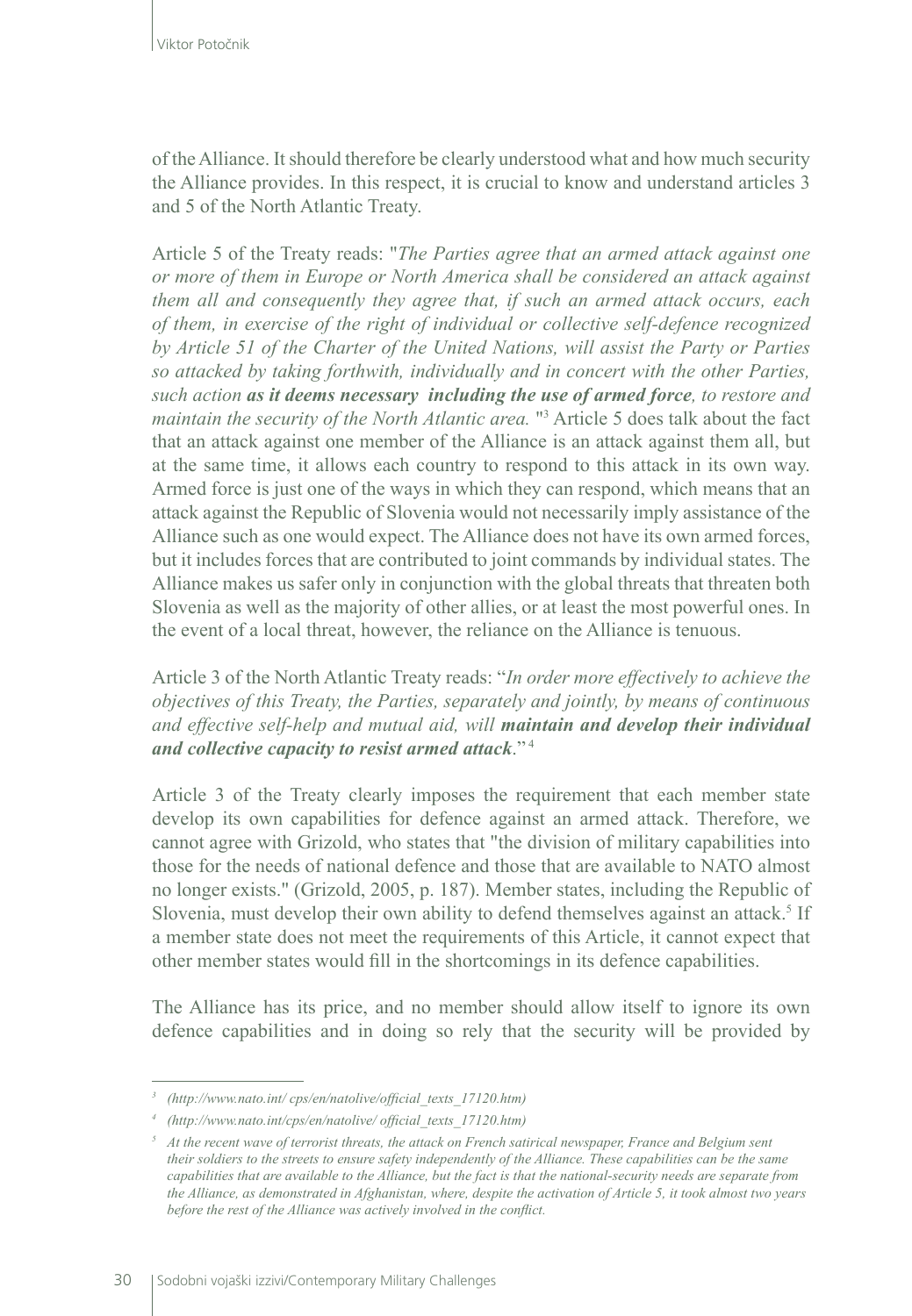Article 5 of the Treaty. The Alliance can be effective only if all the allies fulfil their commitments. The reality is of course different and shows that the politicians often put the responsibility for the security of their own countries into the hands of other Allies, thus neglecting their own capabilities. Membership can be extremely useful for shared capabilities and cost reduction in joint projects. If, therefore, the Republic of Slovenia gives up, for example, its armoured (tank) capabilities, air defence, military aviation and so on, it must have a clear plan on how it will compensate this shortage within the Alliance: whether it will invest in better anti-tank capabilities, a joint air-defence system, regional air forces etc. Slovenia has already found solutions within the Alliance to make up for the shortages of certain capabilities; however, all cannot be solved through the Alliance, certainly not with the defence expenditure of 1.1% of GDP, where only 0.74% of GDP is allocated for the needs of the SAF. The rest of it is intended for other capabilities in the defence system of the Republic of Slovenia, namely the Civil Protection Service, fire-fighters and others. (Lecture of Slovenian CHOD at http://youtu.be/tEHYGFWO7pQ, from 12.30 to 12.45).

Although allied countries share the risks, costs and benefits of the war, the provision of security within the Alliance also brings about great hazards. Countries within the alliances leave the responsibility for their own safety to others, which leads to unrealistic reduction of their own security resources. Another trap of the Alliance, on the other hand, is following a military doctrine of the leading nation, although it may not be appropriate for a small country (Posen, 1984, p. 73). We believe that NATO is an example of such an alliance with the United States that have a highly offensive military doctrine more or less openly leading all other allies into a similar doctrine. In this respect, the SAF is despite the fact that it is declaratively committed to a deterrent doctrine, structurally more similar to an army, which develops an offensive doctrine.6

Slovenian politics and the public must be clearly aware that the safety of our country is primarily our own responsibility and that extreme saving measures in defence capabilities will leave serious consequences.

## **2 SECURITY THREATS AND CHALLENGES OF THE REPUBLIC OF SLOVENIA**

The society in the postmodern era faces a number of more or less credible threats. According to Moskos "for a long time yet, different revolutionary / terrorist movements will be the most likely threat to a country in the postmodern era." (Moskos in Bebler, 2005, p. 316). However, we cannot write off the threats to which the

*<sup>6</sup> Offensive doctrine at the strategic level should not be confused with offensive actions at the tactical level. Even the armed forces, which develop defensive or deterrent doctrine at the strategic level, can and even need to develop an offensive doctrine at the tactical level, to assume the initiative in combat and interfere with the enemy's decision-making cycle. This is advocated by the function of command and control on the basis of the mission statement, also known in the SAF doctrine, which I discussed in more detail in the Contemporary Military Challenges of June 2014-16, No.2*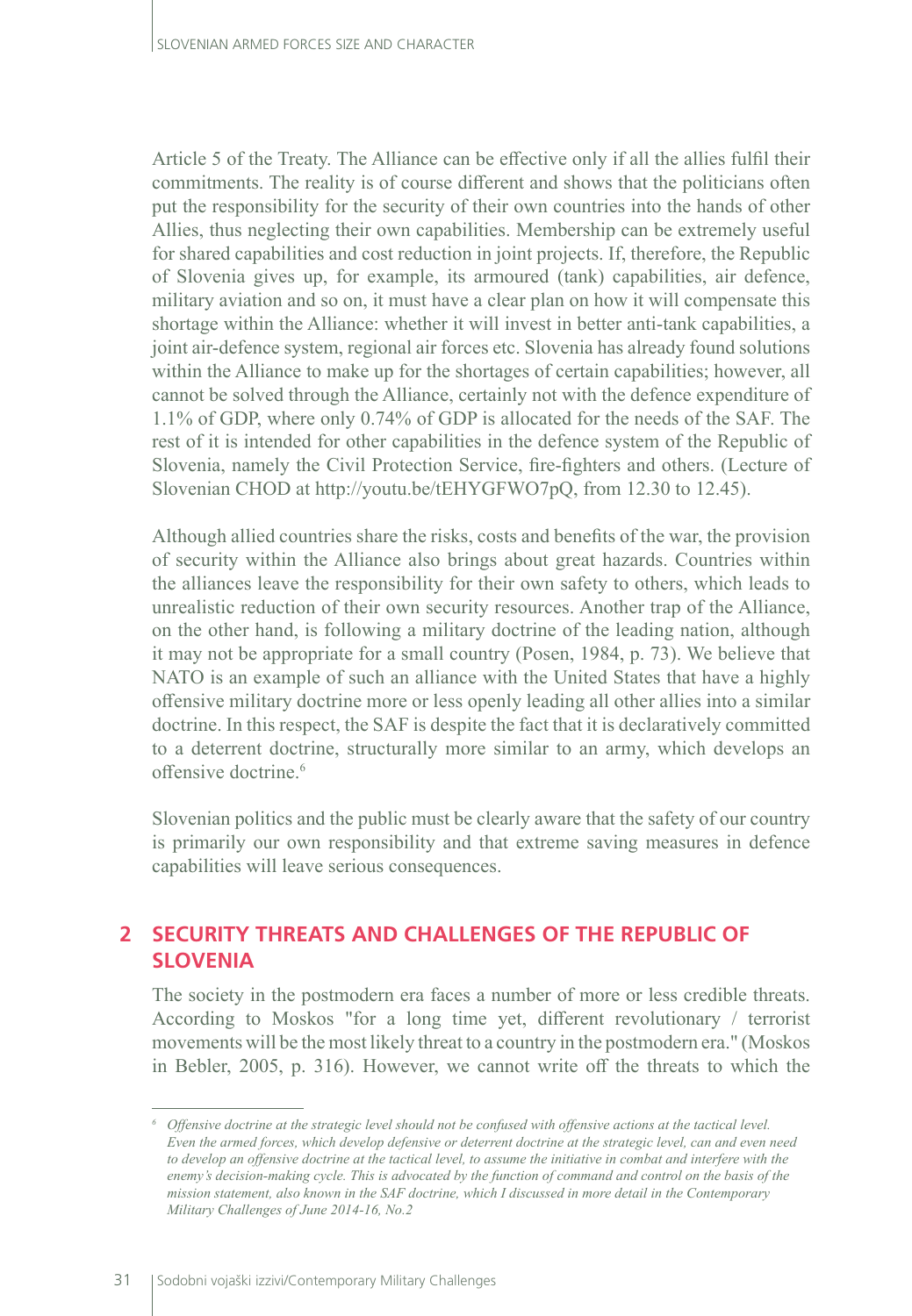country was exposed in the traditional and the modern eras.7 According to Dandeker, post-modern armed forces have an extremely wide range of defence-related tasks and roles and must therefore have an appropriate structure and reserve component to perform them all (Dandeker in Moskos, 2000, p. 45). In addition to other features, Moskos in relation to postmodern armed forces also highlights the change in the purpose of the military from winning a war to the tasks that are not military in the traditional sense of the word, and the involvement of the military in missions with international legitimacy (Moskos, 2000, p. 2).

It is not about which threat is more likely or more significant. In a world that is as interconnected and volatile as today's it is impossible to prioritize threats in the long run. Grizold notes that post-Cold War threats around the world have a few common elements (Grizold, 2005, pp. 22, 23):

- 1. Integration, interlacing and interaction between military and non-military threats to security
- 2. Turning of national security to international security, and vice versa. Security today has global dimensions in spatial and thematic terms. In this respect, the security of individual countries is increasingly becoming the domain of the global international system.
- 3. Coherence and accountability among operators ensuring safety, such as national, international and transnational organizations, non-governmental organizations, multinational corporations, pressure groups, etc. have increased significantly.
- 4. The instruments and mechanisms for ensuring security are more complex and are integrated into the system at the level of both the state and the international community.

It is necessary to have a system which is designed so that it can adequately respond to any threat and is financially sustainable.

Strategic defence and security documents of the Republic of Slovenia come to similar conclusions and do not prioritise threats. They establish that in the short and medium terms the likelihood of direct military threats to the Republic of Slovenia is little, but not to be excluded. At the same time, however, the asymmetric nature of threats and their hybrid forms require both a non-military response to military threats as well as a military response to non-military threats (Def. Strat. RS, 2012, p. 3). If we could draw a lesson from contemporary crises and conflicts, it would be that they are unpredictable. But most unpredictable is the direction of development, which they will take – will they retain a local character or will they develop a regional one or become even broader, ultimately global. International security system is simply too unpredictable and interests which will prevail cannot be identified in advance so that

*<sup>7</sup> Allegedly, traditional societies existed until the end of World War II. They were characterized by massive national armies. Modern societies, on the other hand, existed from the end of World War II until the end of the Cold War. They were distinguished by the armies with professional officer corps, reduced size and advanced education. Postmodern societies in the post-Cold War period have armies, where boundaries between civil and military spheres are blurred. (Moskos in Bebler, 2005, p. 313)*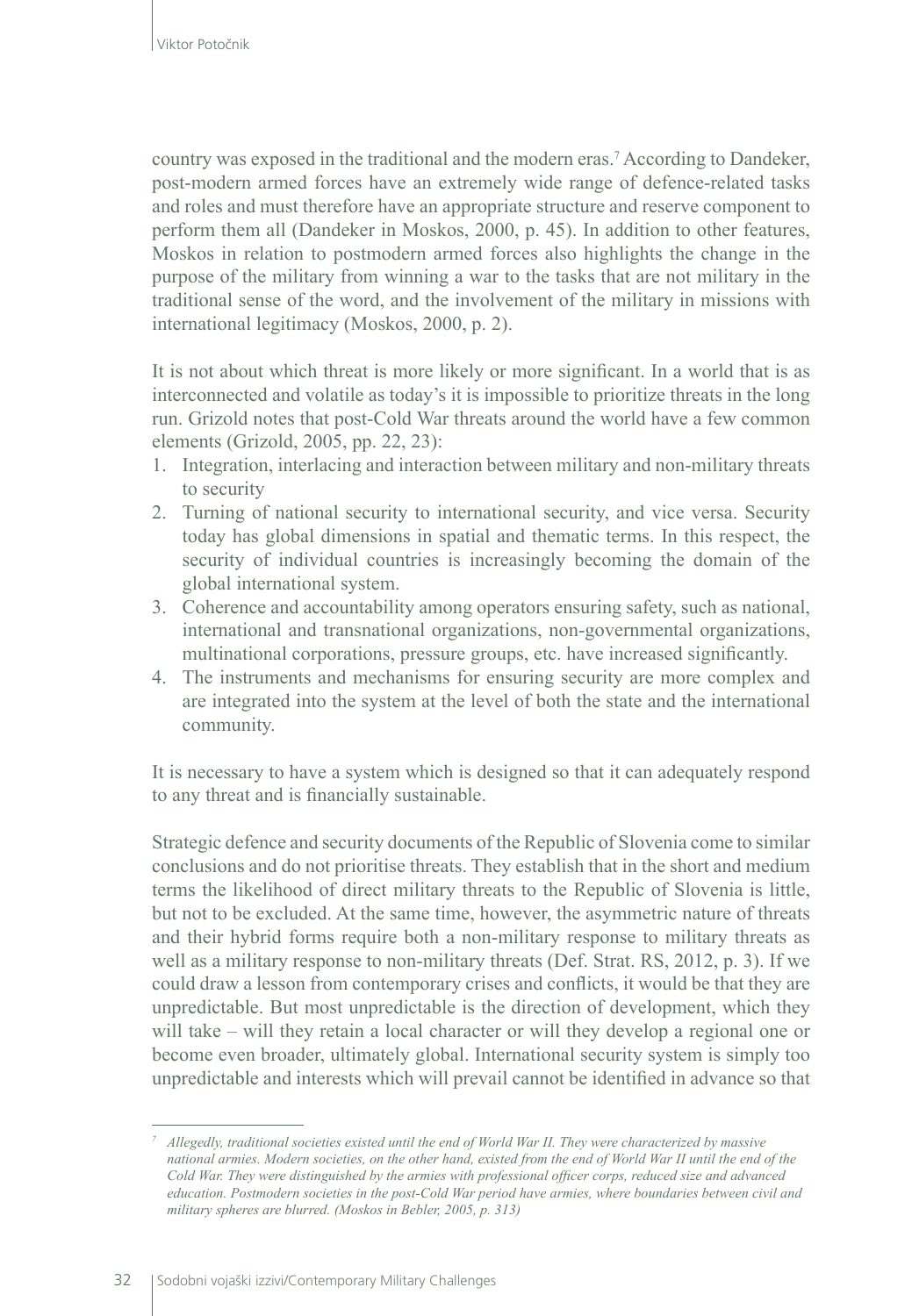one could reliably estimate the developments. This has been confirmed by the recent two events of crisis in Ukraine, which shook and continue to shake the entire Europe, as well as by the achievements of Islamic State (ISIL) forces in Iraq and Syria.

Grizold states that »in addition to conventional threats (e.g. war, arms race, nuclear proliferation, etc.) modern security threats include non-military threats, which are becoming increasingly topical, such as mass violations of fundamental human rights and freedoms, pollution and consequently global warming, hunger, infectious diseases, drug trafficking and human trafficking, sudden migrations and others. These security threats, along with international terrorism, weapons of mass destruction, and what is referred to as non-functional states that are not only endangering their own population, but are also destabilizing the entire region, have become essential sources of threats to modern security. Such complex security threats require equally complex solutions. "(Grizold, 2005, p. 24).

Defence and security system of the Republic of Slovenia and in particular the SAF must therefore strive to maximize the flexibility of its structure and the individuals who make it up. The SAF must be prepared both for military threats to the national territory, as well as for natural and other disasters, cyber threats and operations in crisis zones around the world. There is no organization, which would be capable of responding to all these threats at once, and the armed forces will not take on the leading role in all of the events. However, there are threats where more significant initiative is required. These include traditional military threats to the national territory and participation in international operations and missions. Nevertheless, the Slovenian Armed Forces will also be involved elsewhere; in some places mostly with personnel and technical means (protection and rescue activities), and in others with some specialized elements, such as cyber defence, or specialists (e.g. in counterterrorist activities).

The key feature here is flexibility, which must be built into the system and constitute a part of each individual in the system.

# **3 SIZE OF THE SLOVENIAN ARMED FORCES**

The choice of military doctrine of each country within what is referred to as national grand strategy defines the character, size and structure of its armed forces. Posen distinguishes between offensive, defensive and deterrent military doctrines. Offensive doctrines aim to disarm an enemy – to destroy his armed forces. Defensive doctrines aim to deny an enemy the objective he seeks. Deterrent doctrines aim to punish an aggressor – to raise his costs (material, human and financial), without reducing one's own (Posen, 1984, p. 14).

Considering the strategic documents and the military doctrine in force, the military doctrine of the SAF is deterrent. According to the Military doctrine "*the mission of the SAF is to deter military aggression…"* (Furlan, 2006, p. 24) The SAF should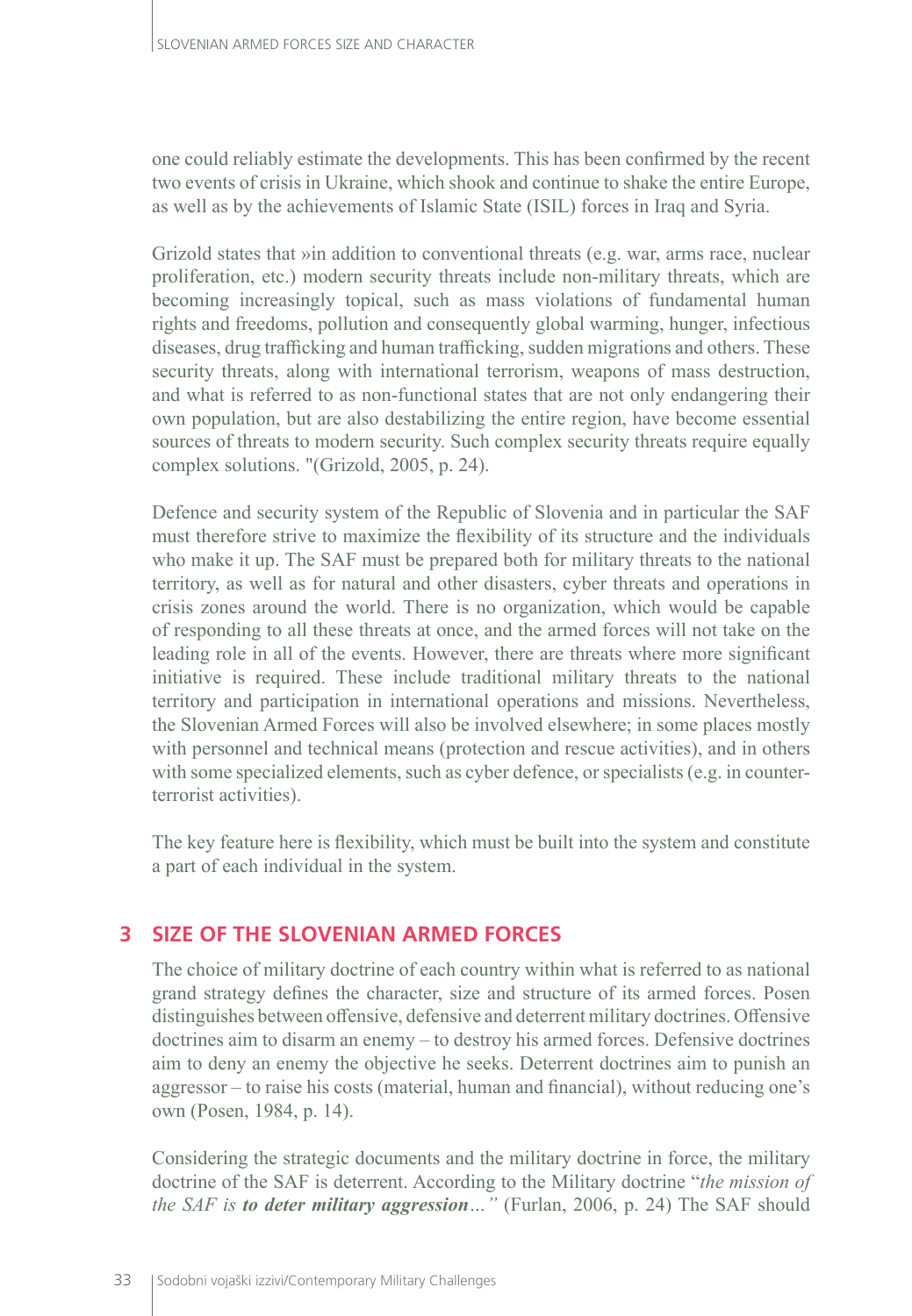therefore, by its nature, structure and scope serve above all to deter potential threats. Of course, the SAF and the military security of the Republic of Slovenia cannot be considered separately from the Alliance. The fact is that NATO membership has a deterrent effect at least for conventional aggressors. However, the Alliance still shows identity crisis (Grizold, 2005, pp. 92, 93), which occurred not only after the end of the Cold War, but was above all caused by changes in the perception of what the concept of security in the post-9/11 period really means. After the Wales summit, the Alliance has become more aware that it must decisively deal with new forms of threats<sup>8</sup>, and has committed to further enhance its capabilities to address those threats (Declaration, 2014, no. 64). Among its fundamental tasks, the Alliance lists deterrence and defence against the threat of aggression against any member state, but at the same time notes that large-scale conventional aggression against the Alliance is unlikely, but should not be written off over the longer term. (NATO AJP-01 (D), pp. 2-2 and 2-3). Doctrinal documents state that response operations to crises and transnational and hybrid adversaries are more probable. The Alliance's structure corresponds to this fact and so will its further transformation (Declaration, 2014, no. 64), and also its expectations toward all member states. In accordance with Posen's definitions of military doctrine, the doctrine of the Alliance is in my opinion offensive as it provides for short and rapid conflicts on foreign territories and places great emphasis on highly responsive and strategically deployable forces.

The SAF complies with the Alliance's guidelines with its current peacetime size and structure, but not with its military strategic reserve<sup>9</sup>. By no means, however, does this suffice for the deterrence of potential adversaries with its own armed forces so that the potential enemy would suffer so much loss for such a long period of time that it would no longer consider an armed aggression sensible. Even the Doctrine of Military Strategic Reserve of the Republic of Slovenia stipulates that "the possible benefits of the potential aggressor should be significantly lesser than the damage... we as a potential victim of the attack can inflict on him" (MOD 2012, p. 6). The Alliance is currently the only deterrent of the defence doctrine of the Republic of Slovenia and the SAF's current structure is not appropriate for a deterrent doctrine. For the Republic of Slovenia and the SAF, a deterrent doctrine is the only sensible one, as small countries with very limited resources do not have the conditions to develop an offensive or defensive doctrine. At the same time, the Republic of Slovenia has no other option but to ensure its security within the Alliance. Another option is neutrality, but for this adequate security assurances within the international community would have to be obtained, which is, in the long-term, unpredictable and anarchistic. Slovenia does not have realistic options for anything like this and the hazard it would be exposed to in this respect is unacceptable.

*<sup>8</sup> The Alliance refers to transnational and multi-dimensional threats, hybrid threats, terrorism and ballistic missile threat (Declaration, 2014, no. 13, no. 32, no. 55). What these threats have in common is that they do not target only military objectives, but rather political. Thus, hybrid threats comprise a mixture of explicit and implicit military, paramilitary and civilian threats, according to the current situation.*

*<sup>9</sup> The concept of military strategic reserve is only formal, written on paper, and is not precisely elaborated nor tested, so it cannot and will not be realised.*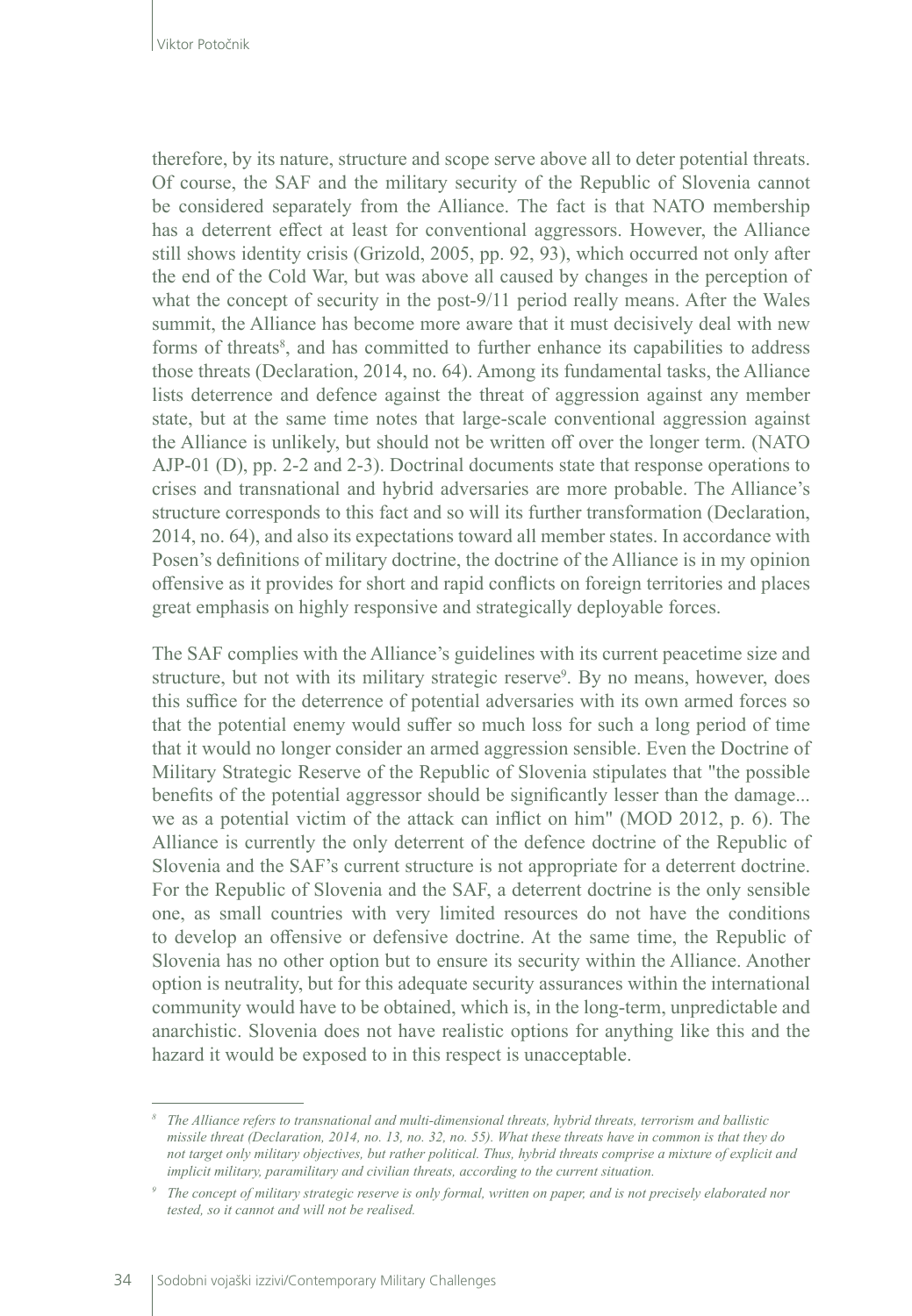The current concept of the SAF's strategic reserve foresees to increase its volume to 25,000 members in one year (Doctrine of Military Strategic Reserve of RS, 2012, p. 10, 24). I find this unrealistic, because the SAF no longer has any reserve except the contract reserve, which is not intended to increase the military strategic reserve, but to complement the SAF's active component. Regional Defence Administrations do keep a military service record, however the registered citizens do not receive notices on military training, nor is their competence for military service monitored. The SAF also has no plans on how to use these records and what to do in case of need. Considering the pace of modern warfare and the development of crisis situations, the SAF will not have one year to prepare for the potential threat. Furthermore, it is not clear how the politicians would make a radical decision such as the mobilization of military strategic reserve a year in advance, when there is no guarantee that a crisis or war would grow into a conflict of such proportions that it would threaten Slovenia. The SAF also lacks leaders who could train 25,000 members. Where would the personnel to train strategic reserve leaders come from? It should be noted that a large part of the SAF, in particular its most qualified part, has to perform operational tasks, which should certainly be many during a crisis (including the fulfilment of commitments to the Alliance). The second-class personnel, however, cannot train other than the third-class strategic reserve leaders. Additionally, any training under the conditions of military occupation would be extremely difficult, and, above all, slow.

Plans to increase the size of the SAF, which are only in the form of a concept, will not work. If we are seriously considering increasing the size of the SAF with the strategic reserve, we must have a system in place which will live and will be at least partially periodically tested.

The Slovenian Armed Forces currently includes 7,963 members, 7,049 of which constitute the active component, and the remaining 914 are members of the contract reserve. The figures apply to December 2015 (http:// www.slovenskavojska.si/oslovenski-vojski/). The total authorised size of the SAF includes 10,000 members, but the SAF cannot reach it because of human resource constraints imposed by the Government and due to the situation on the labour market and its own lack of competitiveness. The maximum acceptable number for active component thus amounts to 7,600 members and 1,500 members of the contract reserve, a total of 9,100 members.

The manoeuvre part of the SAF, i.e. the part which is intended to face the enemy on the battlefield and defeat it in an armed conflict, comprises four infantry regiments with 700 members according to non-official sources; therefore a total of about 2,800 members<sup>10</sup>. Other SAF members provide combat support, combat service support

*<sup>10</sup> On-line sources have been used, which make no reference to official sources and are therefore not separately mentioned. Unfortunately, all the official sources known to me, which are associated with the numerical size of the SAF are classified as confidential and, therefore, cannot be referred to here. For the purposes of the article, I assume that sources available online are at least roughly correct.*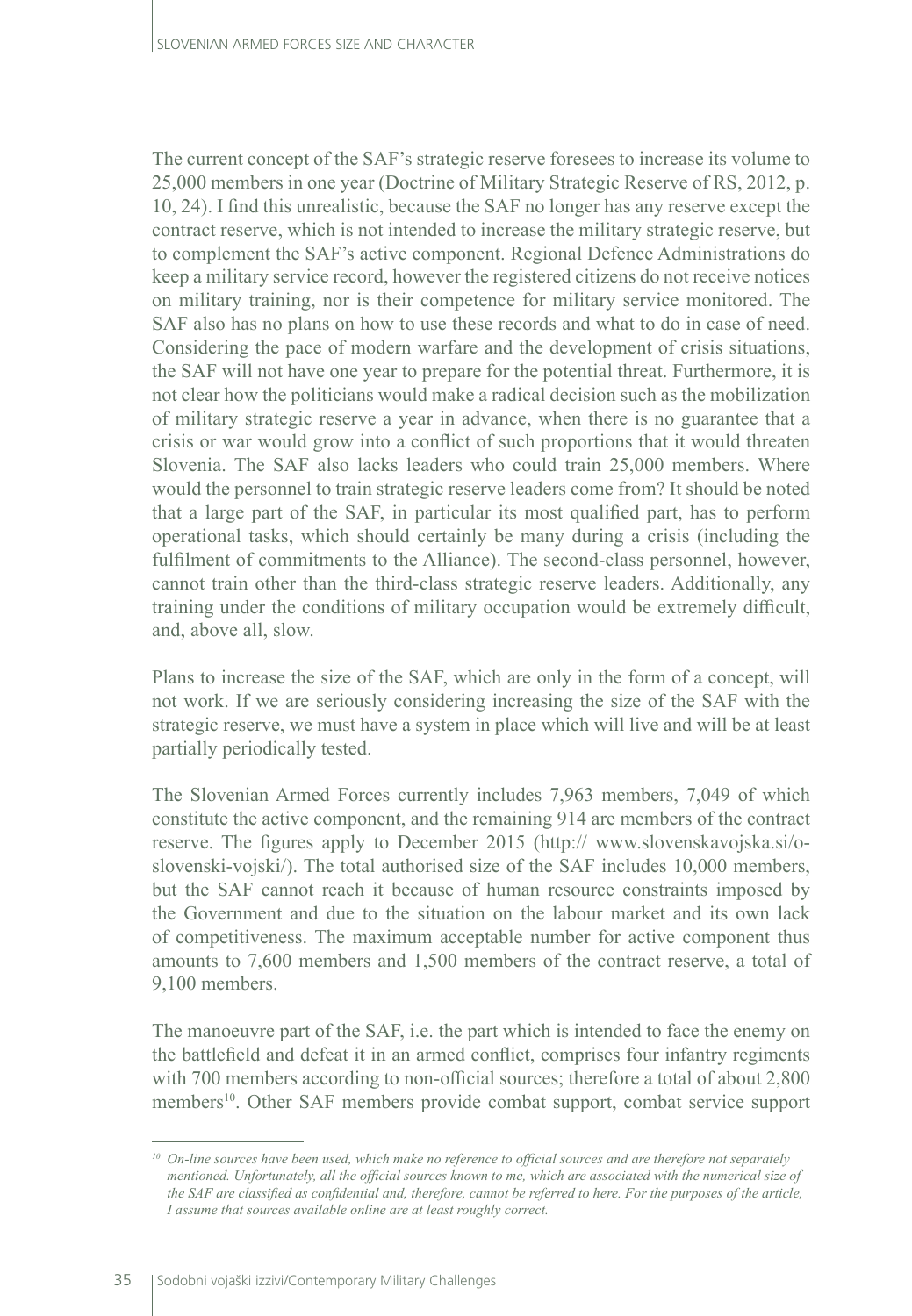and command and control (C2) as well as military education and training. In a 1956 interview, U.S. General George C. Marshall said that "it is a completely mistaken illusion that infantry is easy to train" (Bolger, 1999, p. 29). For an infantryman, close combat with an enemy is an extremely personal and stressful experience. The fewer such soldiers there are in a society, the better they have to be. Good infantry is specially selected, well trained, and above all capable of making quick decisions and good judgment in combat (Bolger, 1999, p. 31).

This should be the most important qualitative difference between conscript and professional infantry. Conscripts perform their duties because they have to, while professional soldiers in principle want to do it. Conscript armed forces closely follow the programme where the content is prescribed by the number of hours, while the professional armed forces have to follow the achievement of standards. Their training is and should be harder, more realistic and better.

One of the advantages of conscript armed forces is their number. However, the quality cannot always compensate for the size. Therefore, we wonder what this number is for the SAF.

According to the Doctrine of the Strategic Reserve of the Republic of Slovenia, at least from the times of Turkish invasions to Slovenia's independence, the selfdefence skill of people on Slovenian territory was repeatedly recognized as useful. A brief historical overview of Slovenian armed forces over the past 100 years shows the following:

- 1. General Maister's army in 1918, approximately 12,000 members (http://www. slovenskavojska.si/o-slovenski-vojski/zgodovina/).
- 2. Slovenian National Liberation Army and Partisan detachments in August 1944, about 21,700 members (http://www.slovenskavojska.si/o-slovenski-vojski/ zgodovina/), by the end of the war, the number grew to about 35,000 (Guštin in Bebler, 2005, pp. 59–95).
- 3. Slovenian Home Guard around 13,500 members (ibid).
- 4. Mobilized into the German Armed Forces, 1941-1945, around 50,000 people<sup>11</sup>.
- 5. Territorial Defence of the Republic of Slovenia, June 1991, approximately 35,000 members (http://www.slovenskavojska.si/o-slovenski-vojski/zgodovina/).

Here, it should be noted that the army of General Maister worked almost exclusively in the northern and north-eastern part of Slovenia, therefore on a little less than half of today's Slovenian territory.

*<sup>11</sup> Information about how many people were mobilized into the German army varies widely depending on the source. Seničar in his thesis gives a number 28,000 in 1943 only for Styria, but indicates 150,000 as the final number, which includes all who had been mobilized into military and paramilitary formations of the occupying forces. My assessment is therefore approximate and relates only to those mobilized into the German army.*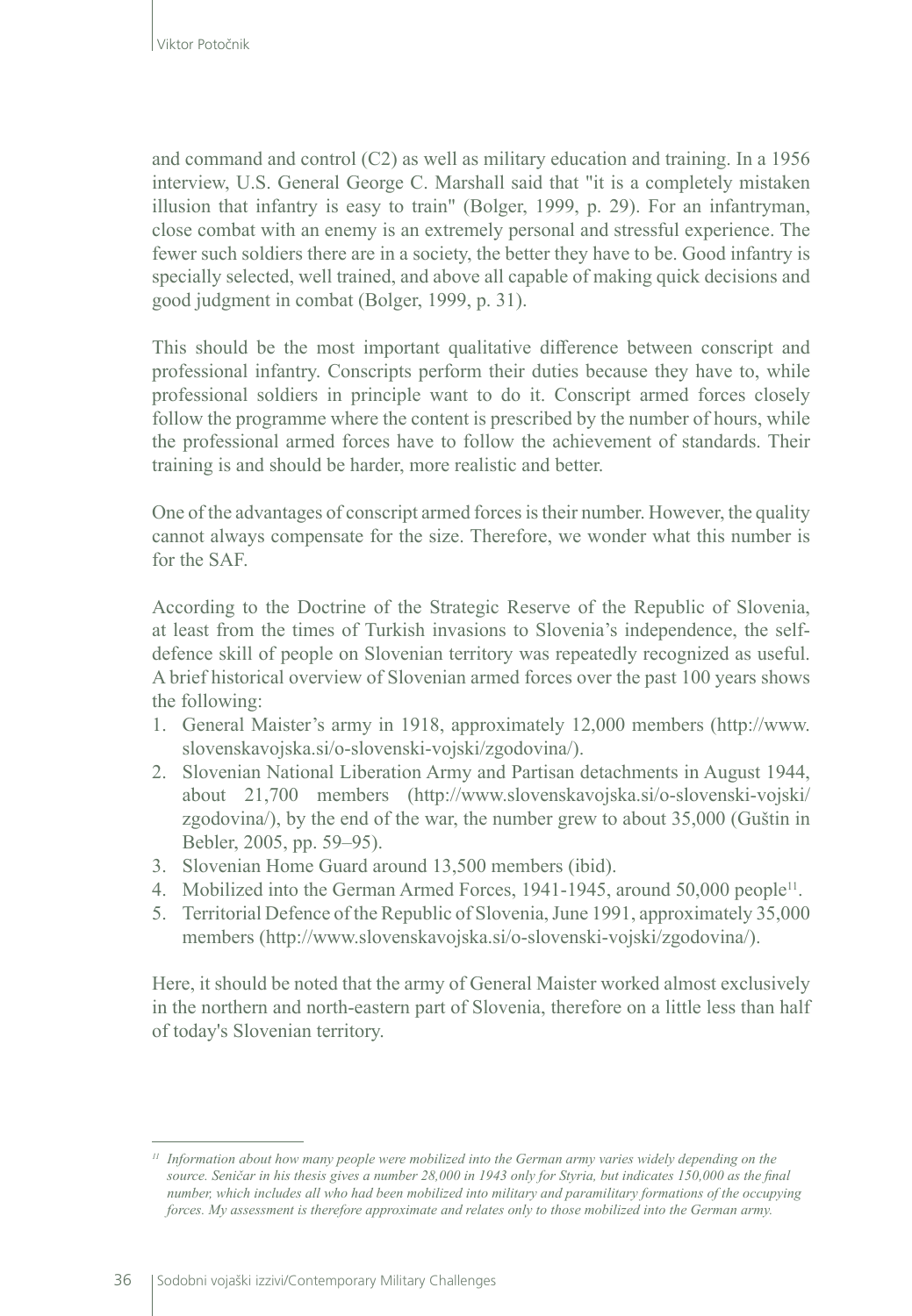Slovenian Home Guard<sup>12</sup> was limited to what was referred to as the region of Ljubljana and the operating zone of the Adriatic Coast, so again to a little less than half of Slovenian territory. Only Slovenian National Liberation Army and Partisan detachments were active in practically the entire territory of Slovenia, while it should be understood in their case that they constituted a guerrilla army<sup>13</sup>. They were organized into two corps and one operational zone, but the size and combat power of the Partisan corps would more resemble an Allied infantry division. This can be seen by comparing the size and structure of the 7<sup>th</sup> Corps of the Slovenian National Liberation Army and the U.S. 2<sup>nd</sup> Infantry Division<sup>14</sup>. At the same time, it should be noted that both the Slovenian Home Guard and the Slovenian National Liberation Army recruited their members from the same human resource pool of the Slovenian nation between 1941 and 1945, which was in a very efficient and organised manner also used by the German army.

In 1991, the Territorial Defence with its territorial structure effectively covered the entire Slovenian territory and successfully denied the enemy with a manoeuvreoriented doctrine. However, it was not intended for manoeuvre warfare aimed at defending the territory. In June 1991, its final size was about 35,000 members, which included about 10,000 police officers.

From the historic perspective, we can therefore refer to the 35,000 members of armed formations as to a force which can effectively deny the enemy's forces on the territory as large as the Republic of Slovenia. Also, the ability to deny or disrupt is what makes a military doctrine of a country deterrent, as this denies the enemy the objective it seeks and raises its costs (material, human and financial) (Posen, 1984, p. 14). This confirms the assumption from the ReSDPRO SV 2025 (up to 10,000) and the Doctrine of Military Strategic Reserve (up to 25,000), which together make up an armed force with 35,000 members.

The ratio between the active component and the anticipated size of the wartime component or what is referred to as the strategic reserve is crucial. For illustrative purposes, we can look at the German Armed Forces, After the First World War, it was limited to 100,000 members, which did not meet the defence needs of Germany, should the war in Europe reoccur. For this purpose, German General Staff sought to increase its size as quickly as possible. Consequently, they created an army of leaders with the concept of mission command, where almost all members of the armed forces were expected to be able to assume commanding duties up to two levels higher than they actually performed them in the structure of 100,000 members. When conditions were suitable, this enabled them to grow rapidly without deteriorating the quality. As

*<sup>12</sup> In this paper, we use the phrase Slovenian Home Guard as a generic name for the units, which collaborated with the occupier, because their names and organization during the years of war changed frequently.*

*<sup>13</sup> Brigades of the Slovenian National Liberation Army included units were intended for manoeuvre combat. The rest of the Slovenian National Liberation Army comprised what was referred to as district forces.*

*<sup>14</sup> Partisan companies included from 30 to 80 fighters; battalions 100 to 250, and brigades 300 to 800 fighters (Guštin in Bebler, 2005, pp. 59-95). Units of the Slovenian National Liberation Army could nevertheless be compared to a-level-lower allied units, but only numerically, certainly not regarding their firepower, which made the units of the Slovenian National Liberation Army even weaker.*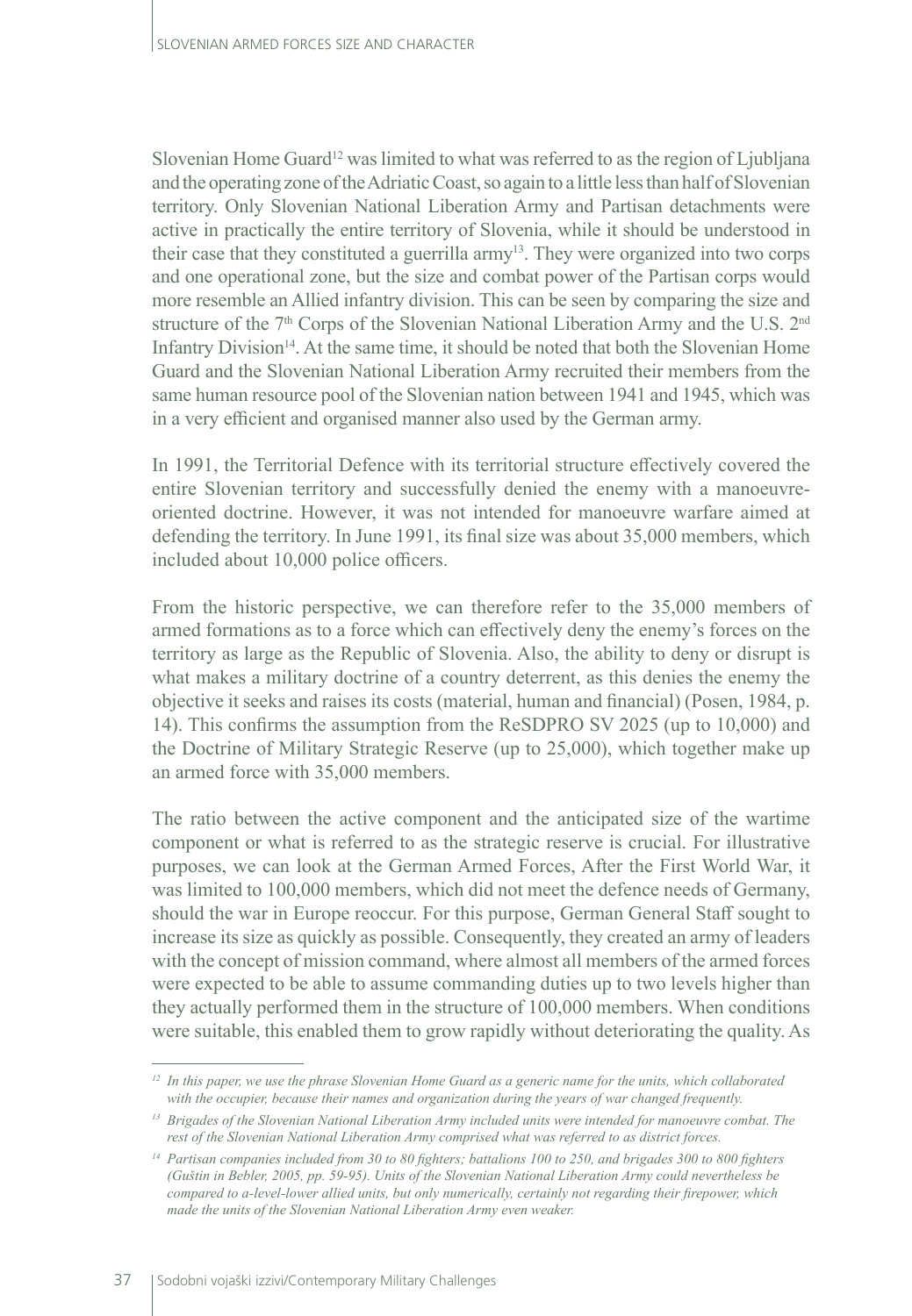a result, by 1935, the number quickly increased at first from 100,000 to 300,000 and then to 1,000,000 in 1938. The problem was that the industry was not able to keep pace and that the political leadership required even faster growth, namely 4,000,000 by 1939. This eventually led to deterioration in the quality of the armed forces (Craig, 1964). The historical experience shows that rapid increase in the armed forces is possible, but requires the fulfilment of certain conditions, such as a built-in surplus of qualified leaders, ready-to-use infrastructure and guaranteed material base. On the other hand, however, even if all conditions are met, rapid growth has its limitations, which would particularly be evident if the growth was larger than triple.

If the SAF would have to establish a wartime size of around 35,000 members, which is evident from the historical experience and strategic documents, its active component should not be smaller than 10,000 members, while all the aforementioned conditions would have to be met. The most important in all this, however, is that it has a sufficient number of skilled leaders to assume duties within the military strategic reserve.

## **4 CHARACTER OF THE SLOVENIAN ARMED FORCES**

With the latest transformation, the Slovenian Armed Forces obtained a new structure, which shows that this is mainly an infantry organization. The combat power of the SAF is based on four infantry regiments, which within the brigades include several combat "multipliers"<sup>15</sup>. With their help, each of the infantry brigades is, at least in theory, capable of forming a battalion battle group for the needs of the Alliance. Whatever the current or future structure of the SAF, the fact is that its combat power is based on infantry units of a battalion- or brigade-level. The question, however, is what type of infantry these units should have.

In the Alliance, there are several different types of infantry ranging from mechanized, motorized, naval, airborne, airmobile to mountain infantry. However, the concept of light infantry is not included in allied doctrines. Nevertheless, certain member states have other specialized types of infantry, such as U.S. Army Rangers, which can be regarded as light infantry.

If we acknowledge the infantry as the cornerstone of the SAF's combat power, we must also ask ourselves what type of infantry would meet the defence needs of the Republic of Slovenia. In the past, various ideas have occurred ranging from airborne infantry to airmobile infantry and ranger battalions. These ideas were interesting and very attractive to many people, but I believe that we should first ask ourselves what is the purpose of each specific type of infantry, what are its strengths and weaknesses, and how the SAF intends to fight its enemy<sup>16</sup>.

*<sup>15</sup> These include combat support units, which are in theory indeed intended for regiments, but it is solely in their commander's domain what, if anything, the regiments would get.*

<sup>&</sup>lt;sup>16</sup> In my opinion, I have already shown in the article that the normative military doctrine of the Republic of *Slovenia is deterrent and that it is the only one possible for a country such as Slovenia.*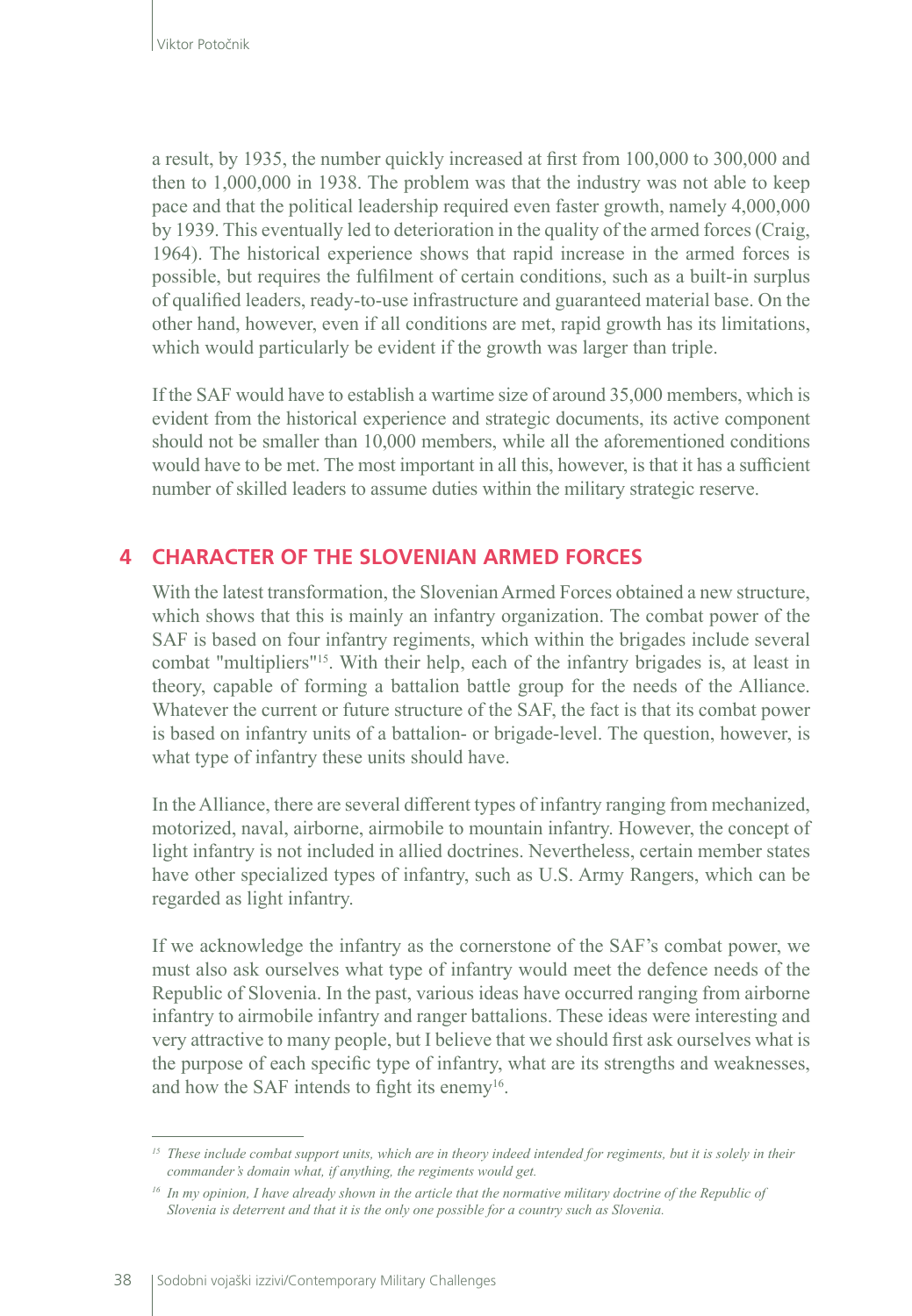The SAF's tasks are very broad, ranging from the protection and rescue missions to the defence against external aggressors. There is no type of infantry, which would ideally correspond to all these tasks; therefore, I believe that we must derive from the most demanding task, which is the implementation of military defence, and then determine how to use this infantry for other tasks.

Airborne infantry has a very specific role to strategically project military force<sup>17</sup> over distances which are beyond the reach of conventional means of transport (cf. Granada). As such, it is at its best, when it jumps directly onto the enemy. Its greatest advantage is the element of surprise. Once it copes with the enemy on the objective, it becomes very vulnerable (cf. Arnhem during World War II). It lacks mobility (except strategic), and, what is more, the maintaining of adequate readiness of these units is very expensive.

**Airmobile infantry** is the most mobile of all types of infantry (CC&CS, 2011, p. A-104). Just like airborne infantry, airmobile infantry also requires specialized training, because it is not only about boarding any infantry unit on the helicopter and dropping it on a target. Its strength lies in the cooperation of the infantry with the aviation, but this can also be its greatest vulnerability. Helicopters are not armoured vehicles and it does not take much to shoot them down.<sup>18</sup> The fall of the helicopter is usually fatal for both crew and the passengers. Airmobile infantry is thus strong only when and if infantry, artillery and aviation (combat rotary-wing and fixed-wing aircraft) cooperate. Helicopters, in particular combat ones, are rather costly, not only their purchase, but also the maintenance of their capabilities.

**Mechanized infantry** enables the progression of tanks, where this is not possible due to the terrain or the enemy. Mechanized infantry is disembarked only if necessary; otherwise the tactical tasks are performed with the infantry fighting vehicles which supress the enemy's infantry and enable the manoeuvre of tanks. Therefore, it is presumed that the mechanized infantry in the Alliance is equipped with vehicles carrying at least 20-millimeter guns<sup>19</sup>. Only these weapons are capable of fighting together with a tank gun. From that, it can be established that the mechanized infantry is sensible, if there are tank capabilities present as well. The advantages of the mechanized infantry can only be fully exploited in joint warfare where tanks play the leading role. In this respect, it should not be forgotten that disembarkation elements of the mechanized infantry are usually very small, smaller than the light, airborne or airmobile infantry and can therefore burn out quickly. Armoured units are most efficient and fastest during manoeuvre, but they can only fight as part of a unit within the combined arms fight. Consequently, whoever builds mechanized infantry must also build all other elements – appropriate armoured units, the supporting artillery,

*<sup>17</sup> CC & CS, 2011, p. A-104, no. 1.1.*

*<sup>18</sup> Its main limitation is own force protection (CC & CS, 2011, p. A-104, no. 2.9).*

*<sup>19</sup> NATO Bi-SC Agreed Codes Capability and Capability Statements from 2011 does not define the explicit request for at least a 20-mm gun in mechanized infantry, but this fact arises from the requirement that mechanized infantry is "cable of providing support for armoured units" (p. A-103, paragraph 2.10). Other relevant sources of the Alliance are classified as confidential and, as such, cannot be used in this paper.*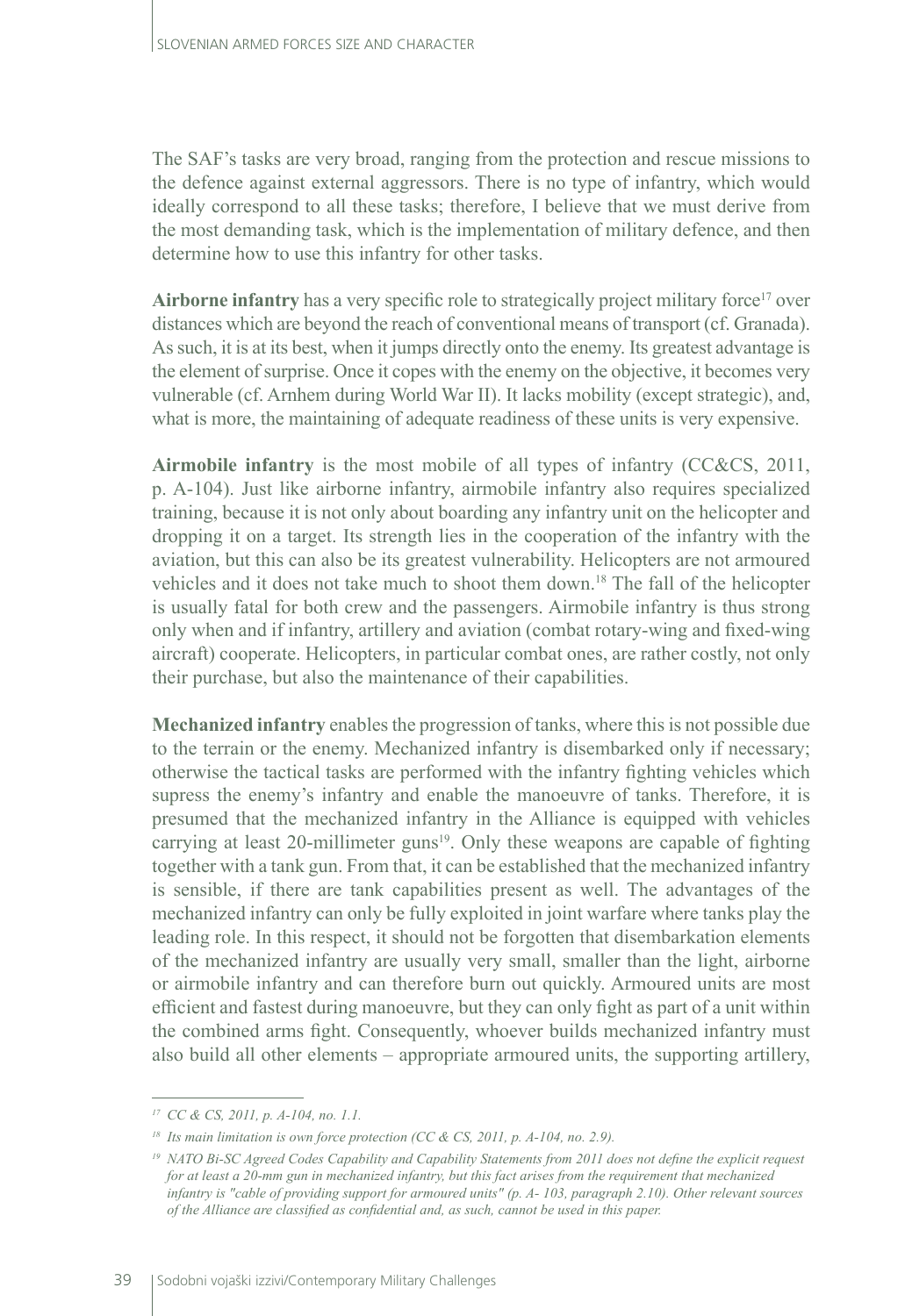and air support. Mechanized infantry is also capable of fighting independently without tanks, and can be very effective, but this is not its main purpose. All in all, tanks as infantry combat vehicles are also rather costly, not only their purchase, but also their maintenance.

**Motorized infantry:** its main feature is flexibility (Bolger, 1999, p. 259). It performs superbly in difficult terrain (mountains, forests, wetlands, urban areas), at night and in poor weather conditions. Its main disadvantage is that during the movement or manoeuvre it depends on the feet or motorized means of transport<sup>20</sup>. It has no armoured protection, except if it is equipped with armoured carriers. It should, however, be understood that armoured carriers are nothing but transport vehicles. Motorized infantry fights without combat vehicles with limitations in firepower, mobility and protection (CC & CS, 2011, p. A-103). The burden of such warfare on the soldiers is enormous in both physical and psychological terms.

**Naval infantry:** Similarly to airborne infantry, its purpose is to provide for the strategic projection of force. Since it depends on sealift, it is much slower, but has much more firepower and longer self-sufficiency (15 days on land, and 6 months at sea in the region– these are the data for the U.S. Marine Corps). In addition, naval infantry has its own naval and air support (CC & CS, 2011, p. A-91, A-92).

**Mountain infantry:** The infantry, whose competence and equipment are specifically adapted for operations in mountainous and Arctic terrains (CC & CS, 2011, p. A-103, A-104). Compared to the motorized infantry mountain infantry's movement relies more on the rotary-wing than motorised capabilities. In addition to the warfare as such, mountain and arctic warfare also involves great physical strain; therefore appropriate selection for mountain infantry is of utmost importance.

**Ranger infantry:** It forms a part of the U.S. Army, but this type of highly trained infantry can also be found in other armed forces. Rangers are infantry. They are very well trained, led and equipped, however still only infantry. In the U.S. Armed Forces, ranger battalions are specialized to occupy airports and there is no one who could do this better than them. Within the U.S. Special Operation Task Forces, with whom they mostly collaborate, they have two primary functions: to provide a quick reaction force (QRF) and to raid (Bolger, 1999, p. 191). The Rangers, until very recently, fielded no scouts or mortars at battalion level, because these capabilities relate to sustained combat operations, not lightning direct action strikes.<sup>21</sup> Rangers are elite infantry units which expect the best from their men and accordingly have an appropriate selection system. Standards of basic skills are excellent and they have the appropriate conditions for this - enough ammunition for training and enough time (no burden of guard and garrison duties).

*<sup>20</sup> These can include trucks, armoured carriers (4 x 4, 6 x 6, 8 x 8), or in the extreme case any other vehicle.*

*<sup>21</sup> Nowdays, due to the experiences with sustained combat in Afganistan and Iraq, Ranger regiments do have mortars and scouts in their structure.*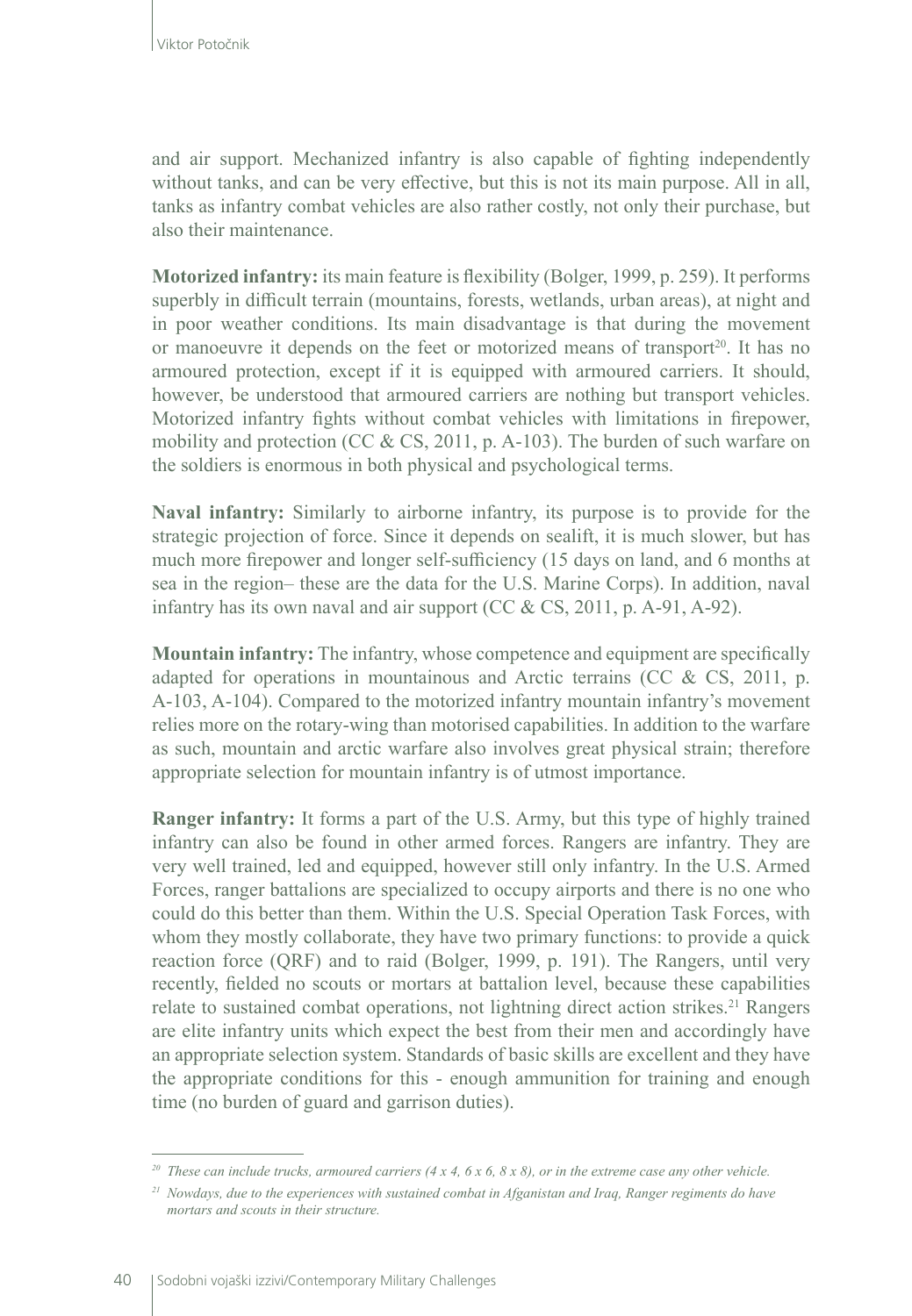Regardless of its type, modern, professional and small infantry must possess three core competencies: physical fitness, marksmanship and small-unit tactics (Bolger, 1999, p. 234).

At a declarative level, Military Doctrine of the SAF is deterrent. As we have already noted in the introduction, the SAF is a land force with infantry as the central element of its combat power. What infantry then corresponds to this doctrine? Airborne and naval infantries can immediately be excluded, since their main purposes are strategic force projection and offensive doctrine. Nevertheless, this is not the reason why certain SAF capabilities should not possess these competencies. This refers mainly to special operations forces, which due to the nature of their work certainly require airborne capabilities. In addition, various naval infantry formations would indeed merit consideration in terms of good practices in size, weapons and firepower.

Ranger infantry can also be excluded, as it is highly specialized and not intended for lengthy combat operations, envisaged by the deterrence doctrine. However, it would be well worth examining their selection procedures in terms of raising the "esprit de corps".

Airmobile infantry is very mobile, but it is also very expensive. Combat and transport helicopters are complex and very expensive weapons systems, but there is no true airmobile infantry without them. In addition, these systems are highly offensive and are designed for deep penetration or jumping over the opponent rather than for the exercise of control over the territory.

The Slovenian Armed Forces is gradually withdrawing tank capabilities from operational use. It only intends to keep the capability of one tank company  $(+)$ , while other tanks and infantry combat vehicles will be moved to the strategic reserve pool (Medium-Term Defence Programme, 2012, p. 39). It is therefore hard to understand the argument that the SAF needs a mechanized battalion battle group for its own development. Without the tank capability, the capability of mechanized infantry in the SAF does not seem sensible, except in the light of the fulfilment of commitments to the Alliance. The Alliance has tank capabilities and needs mechanized capabilities to support them. The SAF can therefore develop a mechanized capability in order to achieve greater interoperability within the Alliance, but I think this could also be achieved in other, less financially burdensome ways –the capabilities of motorized infantry must also be interoperable within the Alliance through information technology, procedures, weapon capabilities and C2 system. The biggest problem of any coalition operation is always the issue of C2 (Posen, 1984, p. 81).

At first glance, mountain infantry seems ideal for the needs of the Republic of Slovenia and the SAF. However, the fact is that mountains cover only a bit less than a quarter of Slovenian territory. The rest are the highlands, hills and plains. Additionally, the SAF has clearly expressed its ambitions by having founded a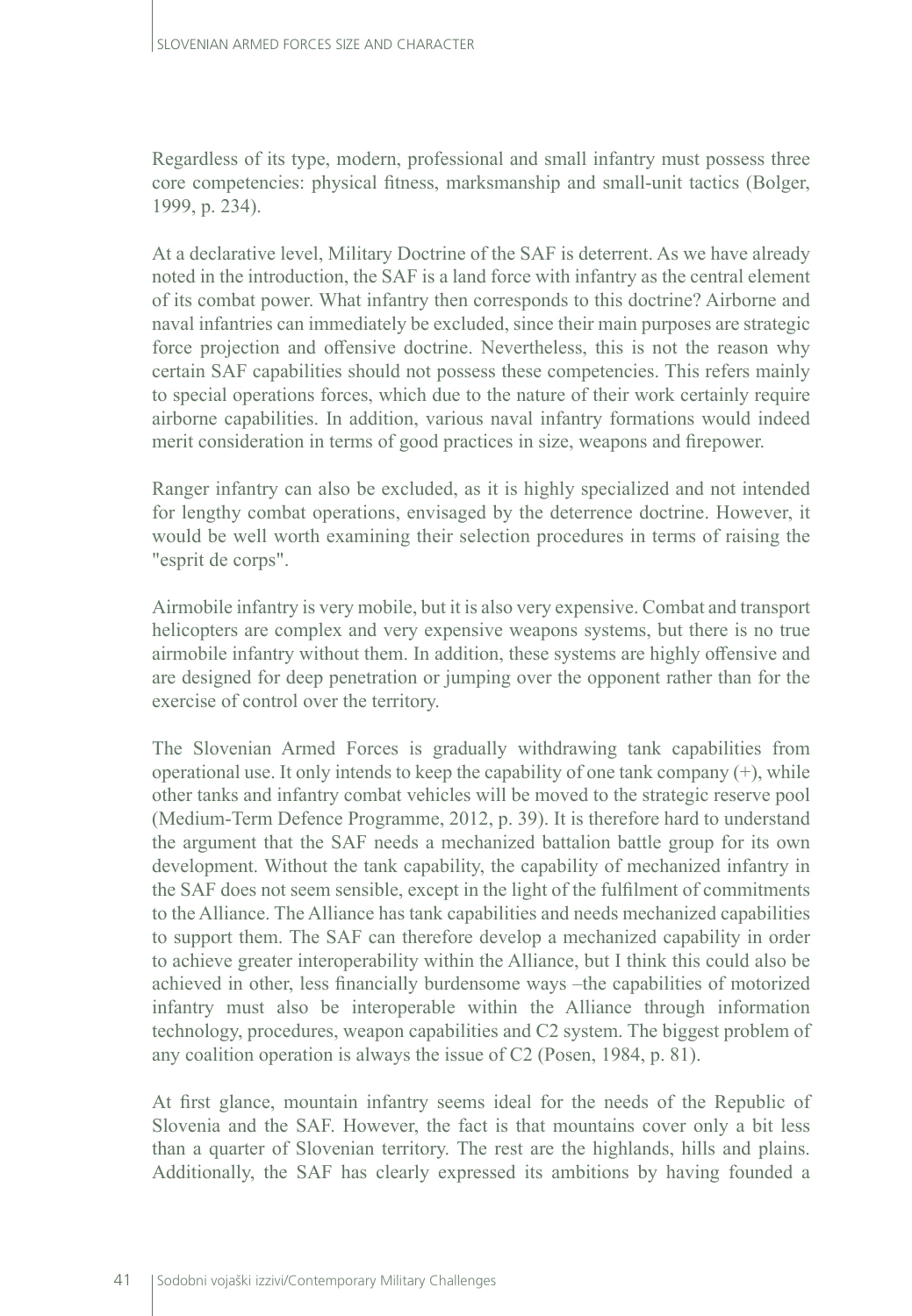NATO Mountain Warfare Centre of Excellence. Nevertheless, mountain infantry is not flexible enough to form the basis of the SAF's combat power.

Finally, there is the motorized infantry. Its main feature is flexibility. At first glance, it would seem that the motorized infantry is also the most reasonably priced one. Perhaps it really costs less than most of other types of infantry, but it is far from being inexpensive. Motorised vehicles, be they trucks or armoured carriers, are not inexpensive systems. In addition, motorized infantry has to in some way compensate for its limited mobility, firepower and protection. It therefore needs more anti-tank weapons, more light mortars and other supporting weapons, and it must also be interoperable with allied C2 systems. Nevertheless, motorized infantry is, due to its numerosity and means of transport, still the most suitable one to participate in the protection-and-rescue system, which was also evident during recent major natural disasters in the Republic of Slovenia, glaze ice damage and floods.

A brief historical overview and strategic documents suggest that the SAF should be able to increase its size to around 35,000 members. At the same time, the proposed maximum size of the SAF, the deterrent military doctrine, a wide range of statutory duties and limited financial resources suggest that the core of the SAF's combat power should be comprised of motorized and light infantry. **Conclusion**

> Of course, it would be unreasonable to maintain the active component of 35,000 personnel, but the SAF must have the system ready to upgrade it to such size without any major effort. The Doctrine of Military Strategic Reserve of the Republic of Slovenia provides only for system bases without prepared plans, and few generally voluntarily trained personnel. At the same time, it gives the SAF one year to increase its volume by up to 25,000 members. Meanwhile, there are demands issued to additionally reduce the current size of the SAF. In our opinion, these demands cannot withstand sound professional judgment unless the SAF's legally defined tasks are changed in the sense of conscious renouncement of an effective armed resistance in the event of threats to national sovereignty. At the same time, we believe that the conceptual solutions provided by the Doctrine of Military Strategic Reserve will not sustain serious examination. Neither the SAF nor the rest of the defence system of the Republic of Slovenia in their current state is able to establish a system within one year that would ultimately result in 35,000 personnel trained for combat and positioned within appropriate formations. It is also impossible to expect that the SAF in its current financial and political situation would in any way increase its peacetime size.

> Accordingly, solutions should be found somewhere in-between. The SAF should have pre-prepared plans for the use of the military strategic reserve as well as the formation of its units.<sup>22</sup> This would enable the SAF and the rest of the defence system to arrange material and human resource planning. The SAF would practically have

*<sup>22</sup> According to the Defence Act, this would be the war formation of the SAF.*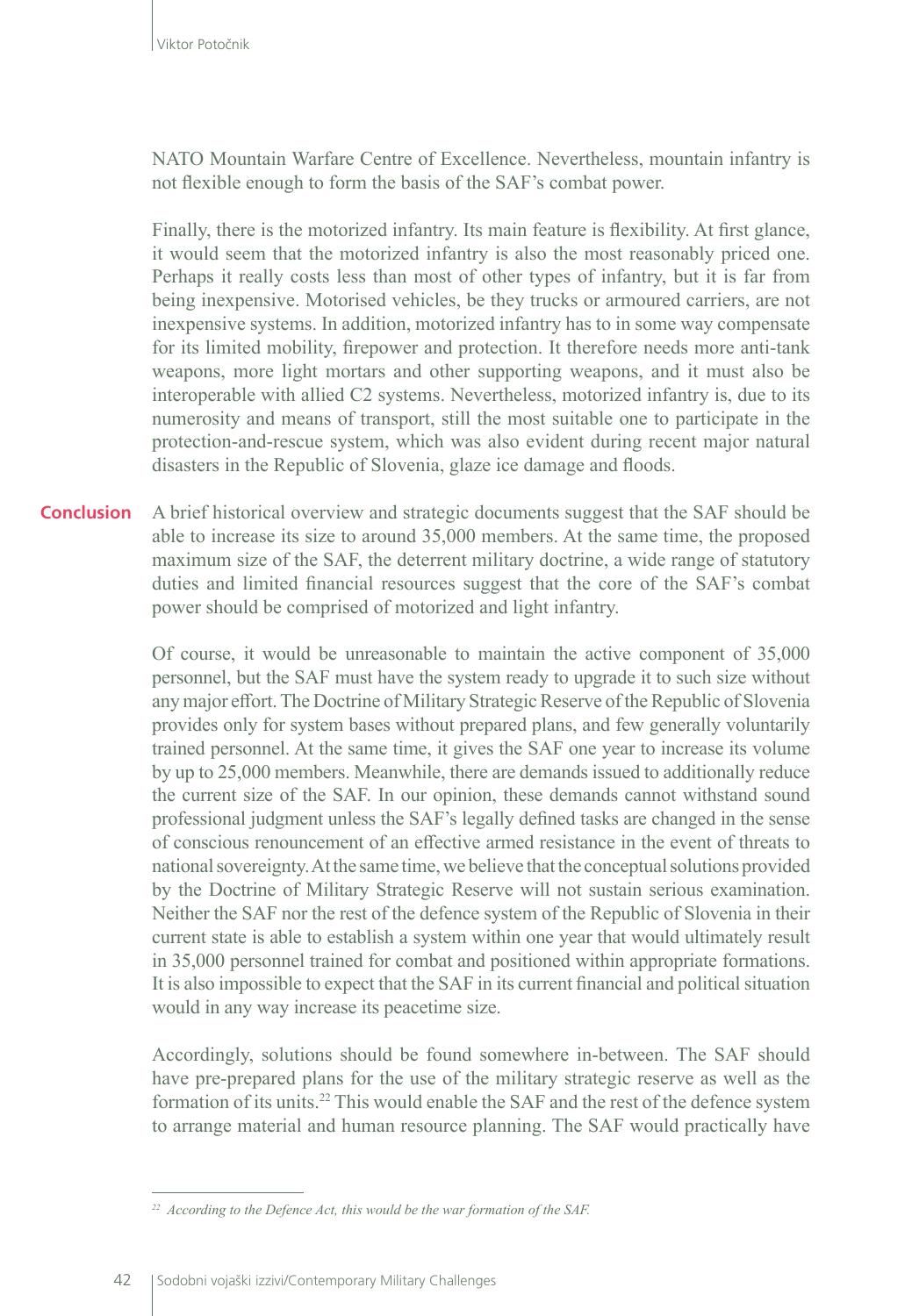no expenses in this respect, except for working hours of staff officers and MoD officials who have to prepare these plans and formations.23

In this context, it is also necessary to think about the structure and purpose of the contract reserve. The contract reserve could provide a part of the most important commanding personnel for the military strategic reserve.

Major importance lies on the military education system, which should enable a threefold increase in the SAF's peacetime structure. This does not refer to its size, but the fact that education and training should prepare the commanding personnel of the peacetime structure to assume senior duties within the military strategic reserve. <sup>24</sup>

Consideration should also be given on how to provide an appropriate number of trained individuals for the military strategic reserve. Growth from 10,000 to 35,000 without a clearly defined pre-prepared and tested plans and formations is unrealistic. It is unrealistic that it be achieved in 365 days, if there were ever so many people available, but considering the pace of the development of modern crises, I strongly doubt it. It is clear that relying on those who have volunteered to do military service will not be enough. It would be easiest, of course, to reintroduce some form of civic obligation, which would provide citizens with the basic military knowledge needed to quickly establish the military strategic reserve, maybe in a shorter form than we used to know (up to 3 months), and which would be supplemented by the protectionand-rescue topics<sup>25</sup>. However, since this is rather unlikely, we should consider other options, such as the introduction of defence and military topics into the mandatory programme of secondary schools, perhaps even faculties.

At the same time, the SAF must retain at least the current peacetime size of up to 10,000 members, authorised with the ReSDPRO SV 2025. Any reduction below this number will impede the realisation of the idea of the military strategic reserve's growth to up to 25,000 members. This will simply be physically impossible to achieve within the available time frame. Additionally, recruitment measures will have to be taken to fill the posts in the active component, which will necessarily lead to adverse financial consequences. Security costs money and, despite the slogan that more can be done with less, there are simply limits, beyond which less is merely less.

*<sup>23</sup> The military strategic reserve should exist as a war formation, without status and financial benefits of peacetime formations. It should not be possible to man it beforehand with members of the active component, at least not until decision is made to activate the military strategic reserve. Plans for the manning of war formations with members of the active component should be pre-prepared. If not, the concept will degenerate, as has happened before and the strategic military reserve would be used to solve career problems of individuals. This would be counterproductive.*

*<sup>24</sup> Platoon commanders should have the skills to lead the military strategic reserve company and activities in its most important staff duties. Company commanders should be able to lead military strategic reserve battalions, regiments, etc.* 

<sup>&</sup>lt;sup>25</sup> This form of conscription would not produce useful combat units. However, it would provide individuals trained *to use weapons and with basic tactical skills at squad level, perhaps even platoon level. Additionally, it would allow citizens to be more actively involved in protection and rescue activities.*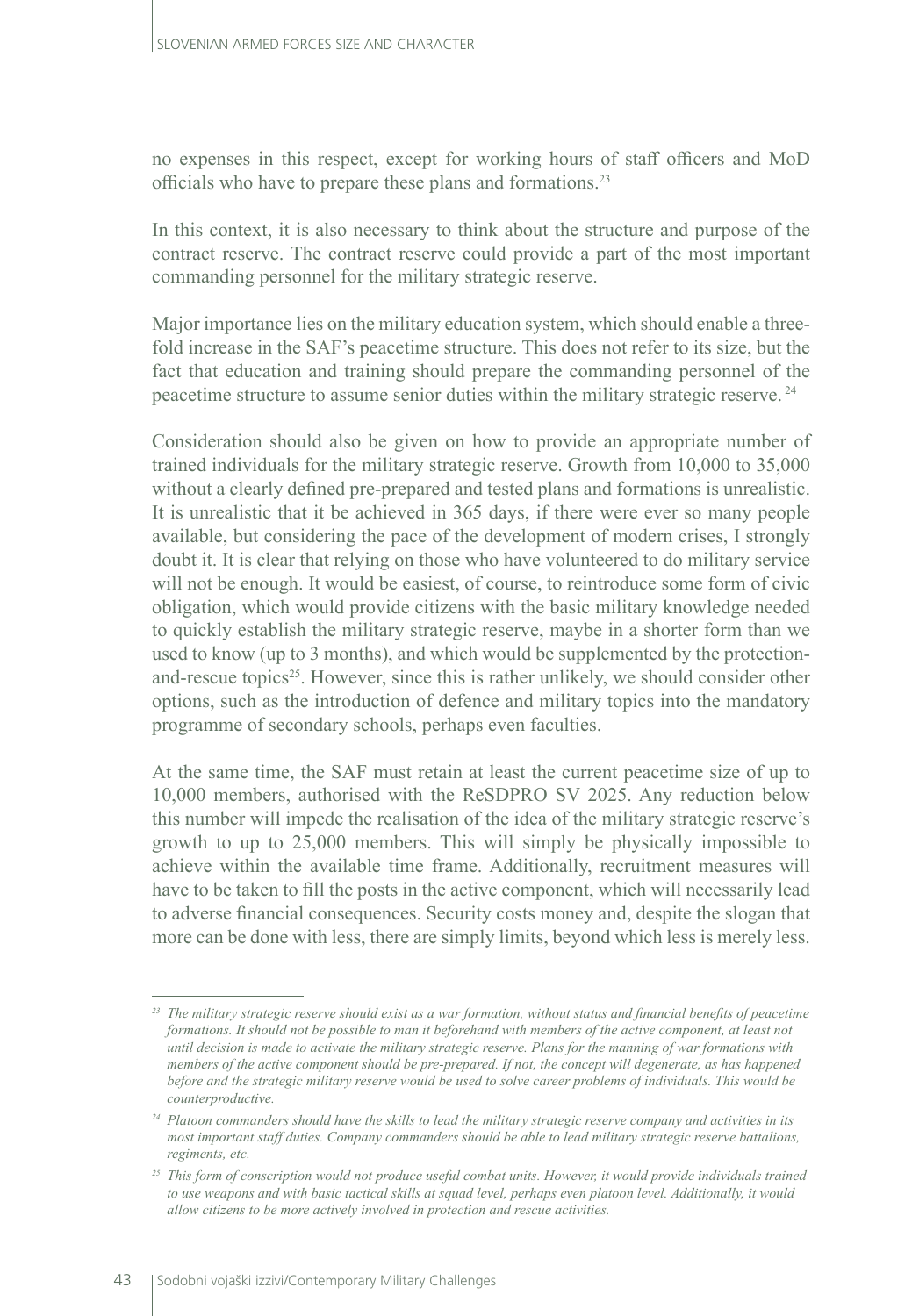The core of the SAF's peacetime combat power structure should therefore consist of motorized infantry, while the core of the war combat power structure (35,000 personnel) would be a combination of motorized and light infantry (motorized infantry to perform manoeuvre warfare activities<sup>26</sup>, and light infantry to cover the territory<sup>27</sup>).

Motorized infantry is flexible enough to be able to fulfil all the tasks set by the law and be at the same time financially sustainable. Slovenia's contribution to the Alliance is always a matter of negotiation and should primarily reflect its deterrent military doctrine. The fulfilment of commitments to the Alliance is important and affects the credibility of the country in the international environment. Slovenia must also make a contribution proportionate to the overall security provided by the Alliance. Too often, only negative aspects of NATO membership appear in the public, while we keep forgetting that, for example, the Republic of Slovenia uses the Alliance's instruments to protect its airspace, to use the type of training and firing ranges Slovenia does not have, and so on, all without significant costs.

Modern motorized infantry is not an inexpensive system. Maybe someone might have in mind a poorly equipped and trained military force, but this could not be further from the truth. Modern motorized infantry is well-equipped and well-trained military force which does, however, have its limitations when it comes to mobility, firepower and protection, but also has the systems, training and commanding personnel, which can neutralise these deficiencies. The biggest advantage of the motorized, but also light infantry is its flexibility.

Fiscal reality is fierce and with the anticipated trends in resources for the needs of the SAF, we have to ask ourselves how to proceed. Insisting on figures, which the finances do not permit, can only be counterproductive. The minimum, below which the SAF should not go, is the pursuit of capability goals agreed with the Alliance. Maybe some of the capability goals could also be changed through the Alliance's defence planning process. The fulfilment of capability goals along with the fulfilment of its commitments to the Alliance also brings the retention of minimum expertise and at least the skeleton of the SAF's structure. However, it does not enable the performance of statutory tasks of the SAF and even severely limits its activities in the protection and rescue system. Capability goals represent approximately  $4,100^{28}$  members of the active component, but even these cannot exist on their own. Even they need external combat service support elements (maintenance, supply, transportation, etc.), infrastructure, education

*<sup>26</sup> Deployable and non-deployable forces of high and low levels of readiness. Their generation must be enabled by the peacetime formation. The active component generates deployable forces for operations within the Alliance (battalion battle groups and other NATO capability goals for the SAF), while the combination of active component and contract reserve enables the generation of forces for operations at home (two brigade battle groups).*

*<sup>27</sup> Non-deployable long-term build up forces according to the SAF Military Doctrine. These forces would represent the military strategic reserve.*

*<sup>28</sup> On-line sources have been used, which make no reference to official sources and are therefore not separately mentioned. Unfortunately, all the official sources known to me, which are associated with the numerical size of the SAF are classified as confidential and, therefore, cannot be referred to here. For the purposes of the article, I assume that sources available online are at least roughly correct.*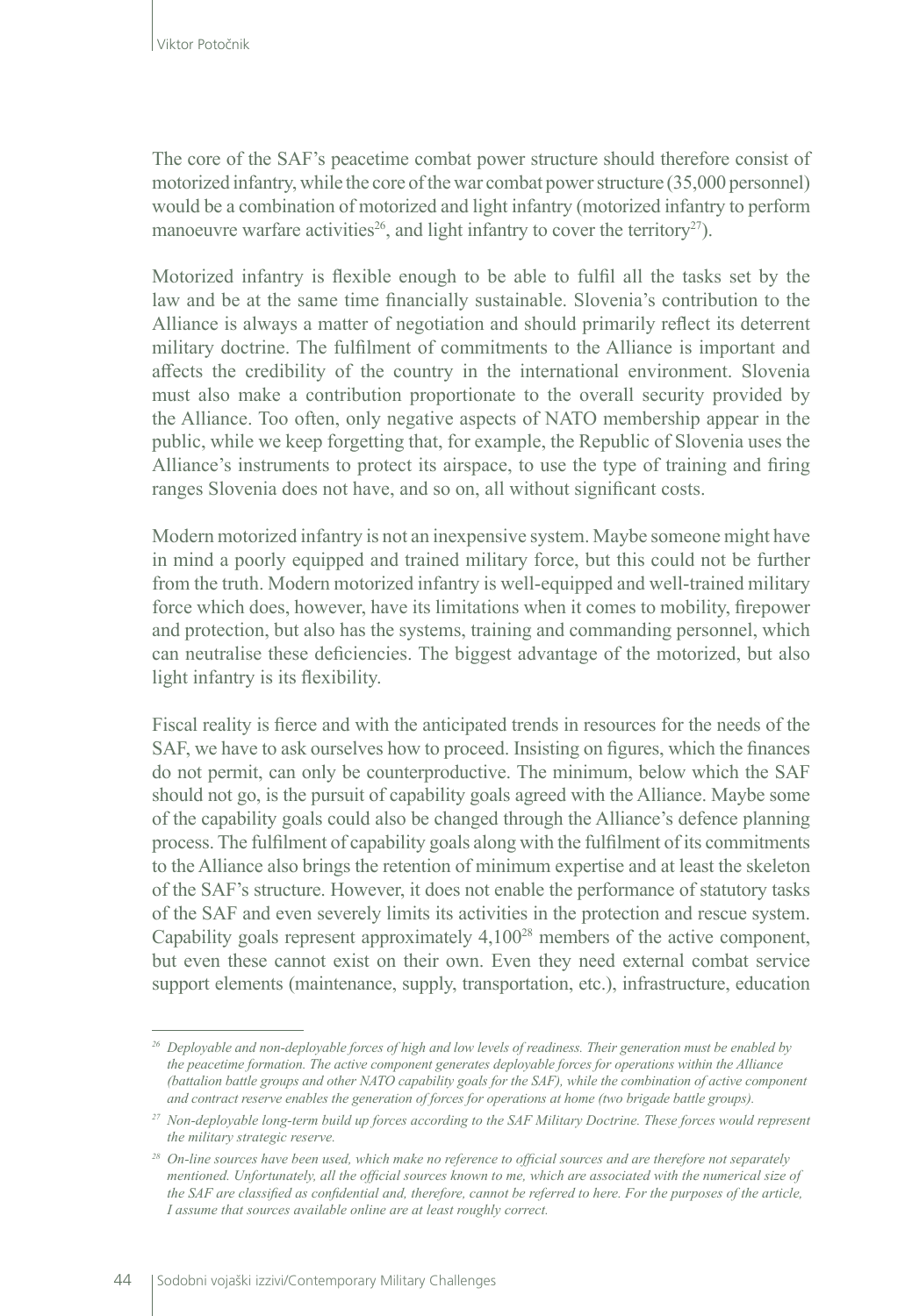and training and C2 (also C2 with the Alliance). After we add what is necessary for the establishment of the capability goals, we would probably come up with about 6,500 members of the active component. But this can only be a temporary solution that bridges the poor financial situation and in fact probably does not bring much financial benefits, as well as it causes damage to national security. However, it would allow for the transfer of a part of financial resources from the personnel remuneration account to the account for modernization and thus start the development of capability goals.

At the same time it is also important to recognize what are the recommendations of the Alliance related to the deployability, high readiness and sustainability. According to the recommendation of the Alliance, armed forces are to have 50 per cent of deployable forces, 10 per cent of high-readiness forces at home and 0.8 per cent of sustainable forces. Given the fact that capabilities comprised in the capability goals are all deployable forces, the size of the SAF should, in view of the recommendations of the Alliance, not be smaller than about 8,200 members.

The SAF should in any case have pre-prepared plans and formations for the structure of 10,000 members of the active component, as well as political guarantees for the growth and manning of formations as soon as the fiscal position allows it.

Along with this, clear priorities should be established regarding the manning of units which follow the capability goals and fulfil the commitments to the Alliance. The remainder of the active component is first dedicated to the establishment of two manoeuvre brigades of light infantry with all the necessary combat multipliers, and then to the establishment of the military strategic reserve should it be activated.

The SAF must therefore take a firm and reasoned position against any attempt of reducing its current size, while at the same time actively promote public debate on its purpose, size, character and structure. For the purposes of this discussion, it must also achieve internal unity and prepare professionally substantiated arguments, which it will defend. The end result may still turn out negative for the SAF and in this case, we, SAF members will have to accept such final decisions and take the maximum out of them. Nevertheless, we must not allow any decision on the reduction the size of the SAF to be taken before the arguments of the SAF are clearly heard and acknowledged.

### **Bibliography**

- *1. Bebler, A., 2005. Sodobno vojaštvo in družba. Ljubljana: FDV.*
- *2. Bolger, D. P., 1999. Death Ground Today's American Infantry in Battle. Random House Publishing Group.*
- *3. Craig, G. A., 1964. The Politics of the Prussian Army 1640 1945. London: Oxford University Press.*
- *4. Declaration Issued by the Heads of State and Government participating in the meeting of the North Atlantic Council in Wales, Press Release (2014) 120, Issued on 05 Sep. 2014 Last updated: 16 September 2014.*
- *5. Furlan, B. (et al), 2006. Military Doctrine. Ljubljana: Defensor d.o.o.*
- *6. Government of the RS, 2004. Zakon o obrambi (uradno prečiščeno besedilo). Ljubljana: ULRS.*